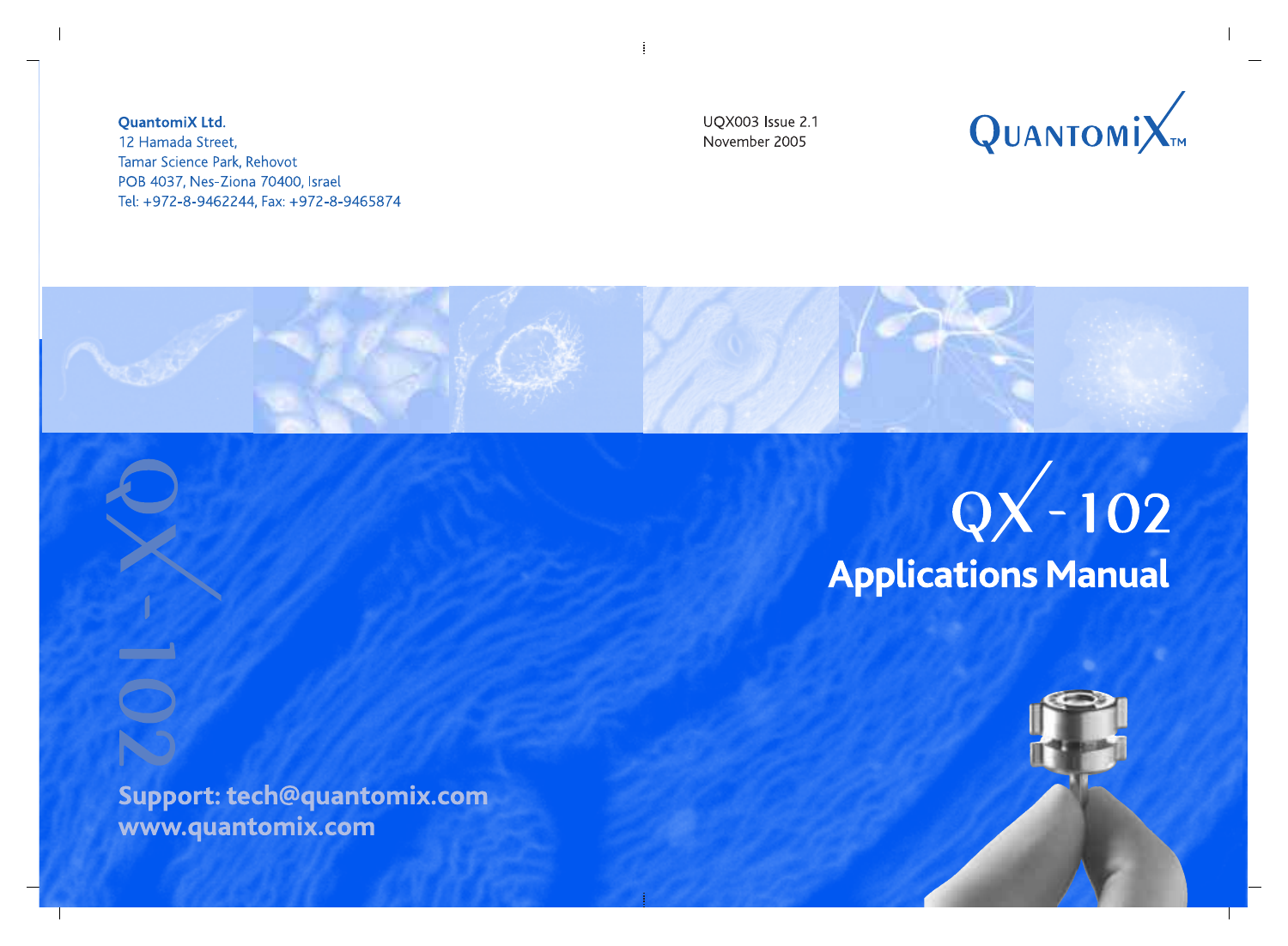

**QX-102 Applications Manual**

© QuantomiX Ltd. 2005. All rights reserved.

 **UQX003 Issue 2.1 November 2005**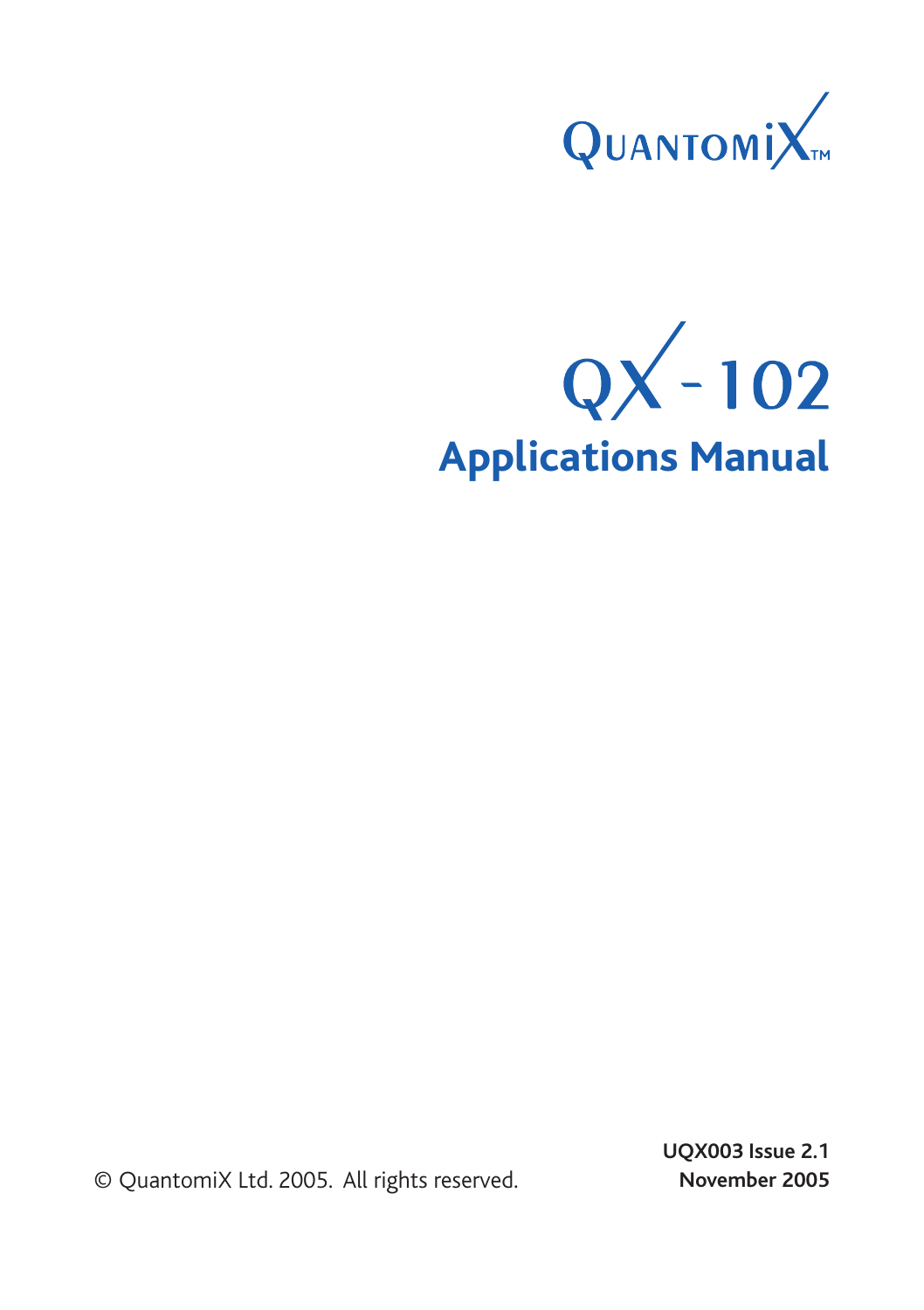#### **Table of Contents**

This publication is the copyright of QuantomiX Ltd. and contains information that may not be used or reproduced unless agreed in writing. QuantomiX Ltd. reserves the right to alter without notice the specifications, design or supply of any product or service.

The information provided in this Application Manual is believed to be accurate. It is the user's responsibility to confirm the technical aspects and the suitability of the technology for any particular application.

Cited registered trademarks: Coulter counter is a registered trademark of Beckman Coulter Corp, Triton is a registered trademark of Union Carbide Corp., and Tween of Uniquema, a business unit of ICI Americas Inc.

**QuantomiX Ltd.**, 12 Hamada Street, Tamar Science Park, Rehovot POB 4037, Nes-Ziona 70400, Israel Tel: +972-8-9462244, Fax: +972-8-9465874 http://www.quantomix.com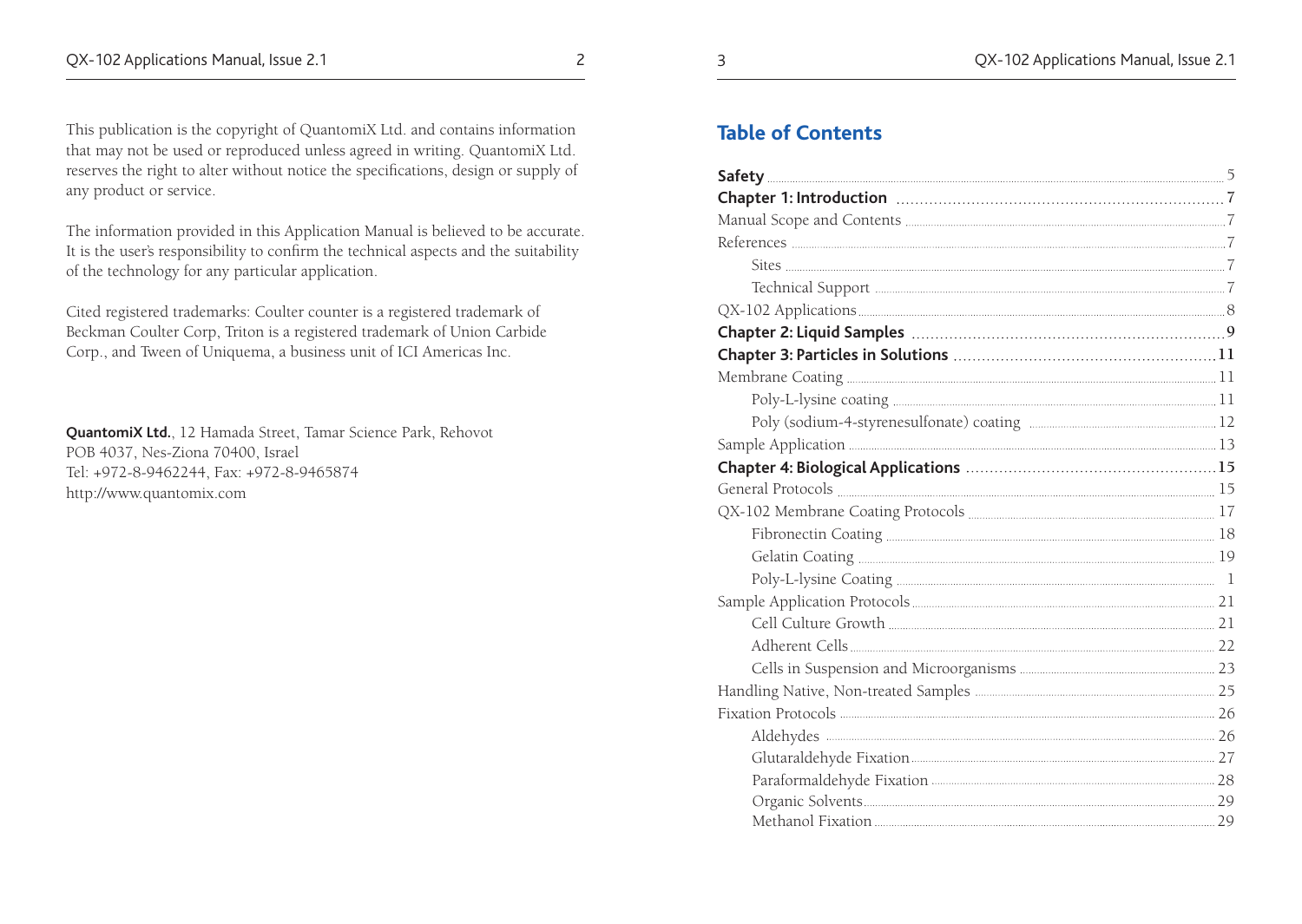# **List of Figures**

| Figure 1 | General Protocol Flowchart |  |
|----------|----------------------------|--|
| Figure 2 |                            |  |

# **List of Tables**

# **Safety**

**!**

# **Warnings**

- a. Appropriate safety protocols should be used when handling biological samples, especially human or primate derived cell lines and pathogenic microorganisms.
- b. Many of the reagents used in fixation and staining protocols are toxic. Heavy metal stains (such as Uranium and Osmium) are long-term cumulative poisons. Observe the following cautionary rules when handling toxic materials:
	- Read carefully the labels and MSDS (Material Safety Data Sheet) and proceed accordingly.
	- In general, work with toxic materials should be preformed in a fume hood, wearing laboratory gloves, goggles and lab-coats.
	- All toxic waste should be disposed of according to the guidelines of local authorities.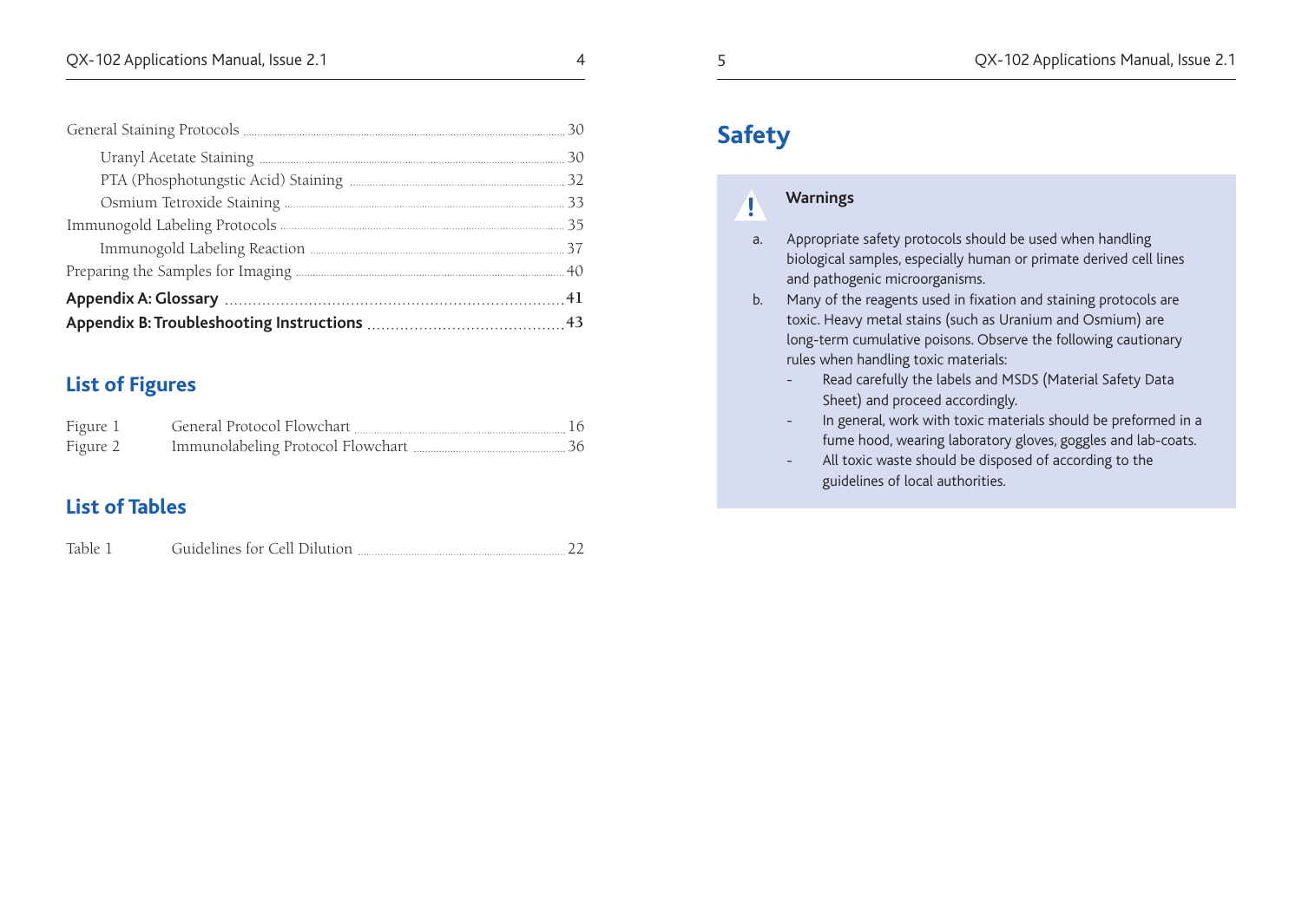# **Chapter 1: Introduction**

#### **Manual Scope and Contents**

This manual provides protocols for preparing material and biological samples for imaging in QX-102 capsules.

The Applications Manual consists of the following chapters and appendices:

| Chapter/<br><b>Appendix</b> | <b>Heading</b>                 | <b>Provides</b>                                                                                                                                      |
|-----------------------------|--------------------------------|------------------------------------------------------------------------------------------------------------------------------------------------------|
| 1                           | Introduction                   | The manual scope and contents and<br>introduction to QX-102 capsule<br>applications.                                                                 |
| $\overline{2}$              | Liquid Samples                 | General protocol for applying<br>liquid samples.                                                                                                     |
| 3                           | Particles in Solution          | Protocols for coating the capsule<br>membrane for attaching particles.                                                                               |
| 4                           | <b>Biological Applications</b> | The theory and protocols for various<br>biological applications, including<br>sample handling application, fixation,<br>staining and immunolabeling. |
| A                           | Glossary                       | The terms and abbreviations of the<br>Applications Manual.                                                                                           |
| B                           | Troubleshooting                | Troubleshooting instructions.                                                                                                                        |

For detailed description of the QX-102 capsule technology components and general guidelines for handling the capsules and accessories, please refer to the QX-102 User Manual.

## **Technical Support**

For technical support please contact tech@quantomix.com.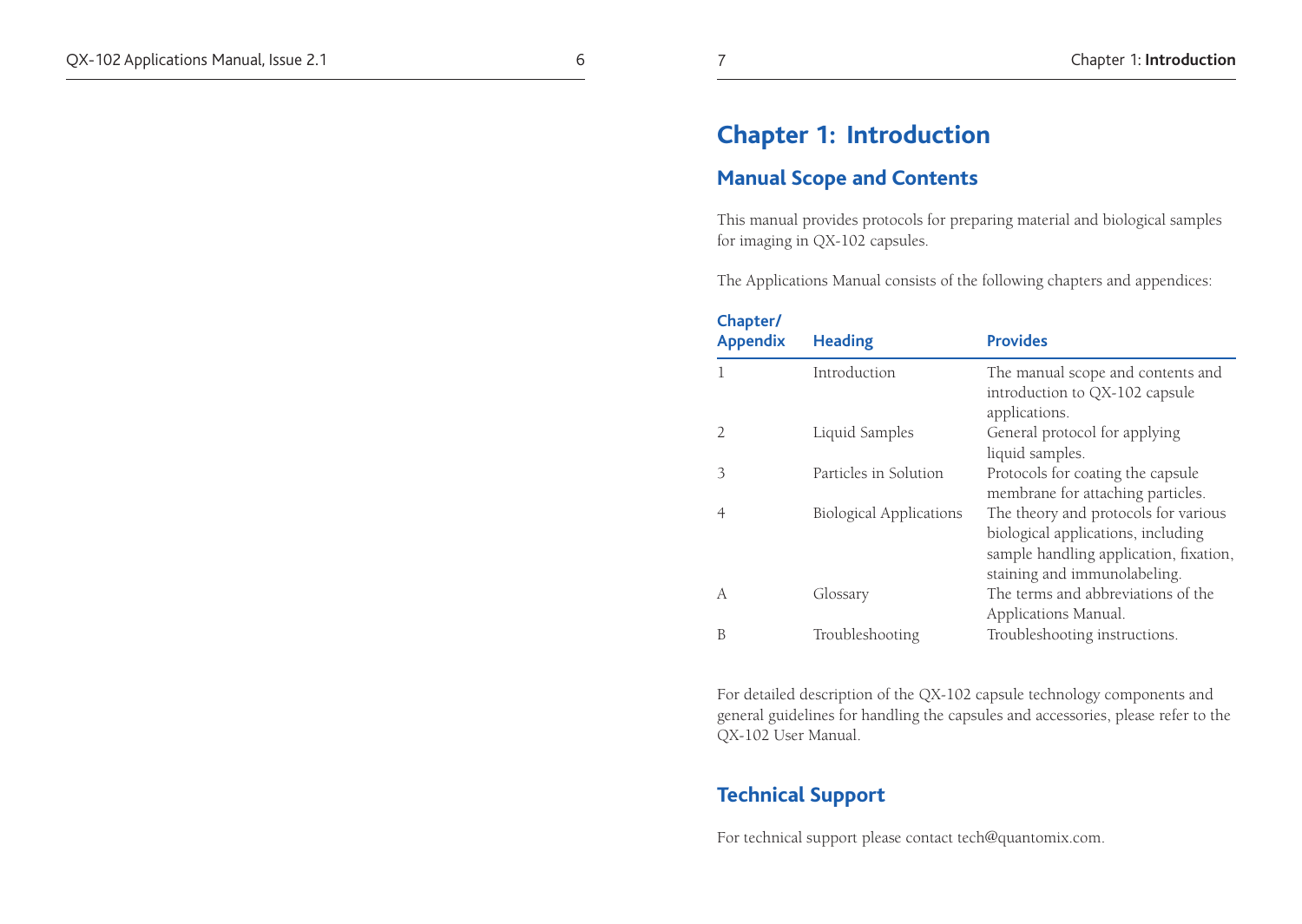# *QX-102* **Applications**

The QX-102 capsules can be used for imaging various wet material and biological samples. The applications include liquid samples (emulsions, foods, oils, paints, inks, drugs etc.), pastes and foams (cosmetics, foods, etc.), particles in solutions, adherent and non-adherent cultured cells, and microorganisms. The contrast between water and fat is especially well visualized with WETSEM Technology, enabling analysis of fat structure and content in samples such as food and cosmetics. QX capsules can also be used for EDS (energy dispersive spectroscopy) analysis of samples using a SEM equipped with an EDS system. Samples in liquid form can be imaged directly simply by placing them inside the QX-102 capsule. Some material samples, such as beads in solutions, may require coating of the capsule membrane for proper attachment.

The QX-102 capsules are designed as miniature cell culture dishes, and are suitable for various cell biology applications. The sample preparation is comparable to light microscopy, and no drying, coating or embedding steps are required. Adherent and non-adherent cultured cells, as well as microorganisms, can be processed for imaging in the QX-102 capsules. The samples can be imaged either following an appropriate contrast enhancement staining, immunolabeling procedures, or without any treatment.

The sample preparation protocols provided in the Application Manual are divided into the following categories:

- Liquid Samples
- Particles in Solution
- Biological Applications

# **Chapter 2: Liquid Samples**

The QX-102 capsule can be used for imaging any wet sample such as:

- Various foods
- Cosmetics, creams
- Emulsions
- **Oil**, grease
- **Paint**, ink

Liquid samples can be imaged directly, and usually no treatment of the sample or of the capsule membrane is required.

#### **To image liquid samples**

- 1. Open the capsule.
- 2. Carefully apply 15 µl of liquid to the liquid dish.

#### **Notes**

- a. Applying liquids is most conveniently done using standard lab pipettes.
- b. Care should be taken not to touch the capsule membrane with the pipette tip.
- c. When applying viscous solutions, creams, pastes, foams or similar samples, take care that no air bubbles are trapped between the sample and the capsule membrane.
- 3. Close the capsule.
- 4. Proceed to imaging according to guidelines provided in the QX-102 User Manual Chapter 3.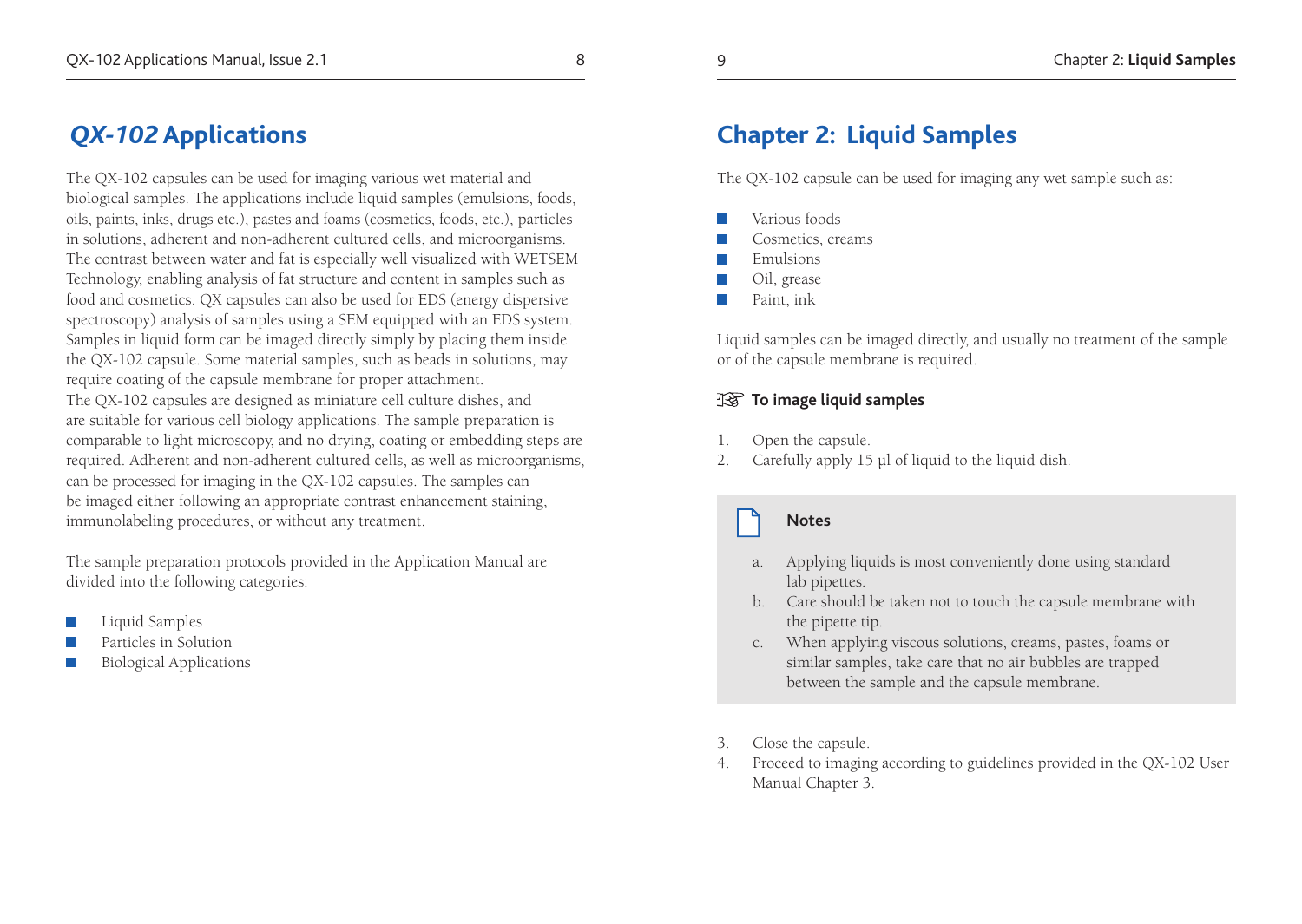# **Chapter 3: Particles in Solutions**

QX-102 capsules are suitable for imaging various particles such as macromolecules, beads and fibers in solutions. The sample part imaged with the QX capsules is the part proximal to the capsule membrane, and thus, for optimal imaging the sample must be in close contact with the capsule membrane. When the capsule is inverted in the SEM during imaging, some particles, depending on their size, weight and the composition of the solution they are suspended in, may not stay attached to the membrane. In these cases, treating the capsule membrane by coating agents may be useful.

# **Membrane Coating**

The coating that provides best attachment depends on the type of specimen and the nature of the experiment. Coating protocols suitable for biological applications are provided in chapter 4. Below are protocols for coating the membrane with Poly-L-Lysine, a positively charged polymer, and with Poly (sodium-4-styrenesulfonate), a negatively charged polymer. These are suitable for attaching negatively or positively charged particles respectively. Other coating reagents may also be used, however, one should take into account that in order not to interfere with the imaging, the coating layer must be thin and should not contain electron-dense materials.

For coating procedures for specific applications, please see our website www.quantomix.com or consult tech@quantomix.com.

## **Poly-L-lysine coating**

Poly-L-lysine is a positively charged polymer, to which negatively charged particles can attach.

The reagents required for Poly-L-lysine coating are:

 0.1% w/v Poly-L-lysine in water (for example Sigma Cat. No. P8920) **Distilled** water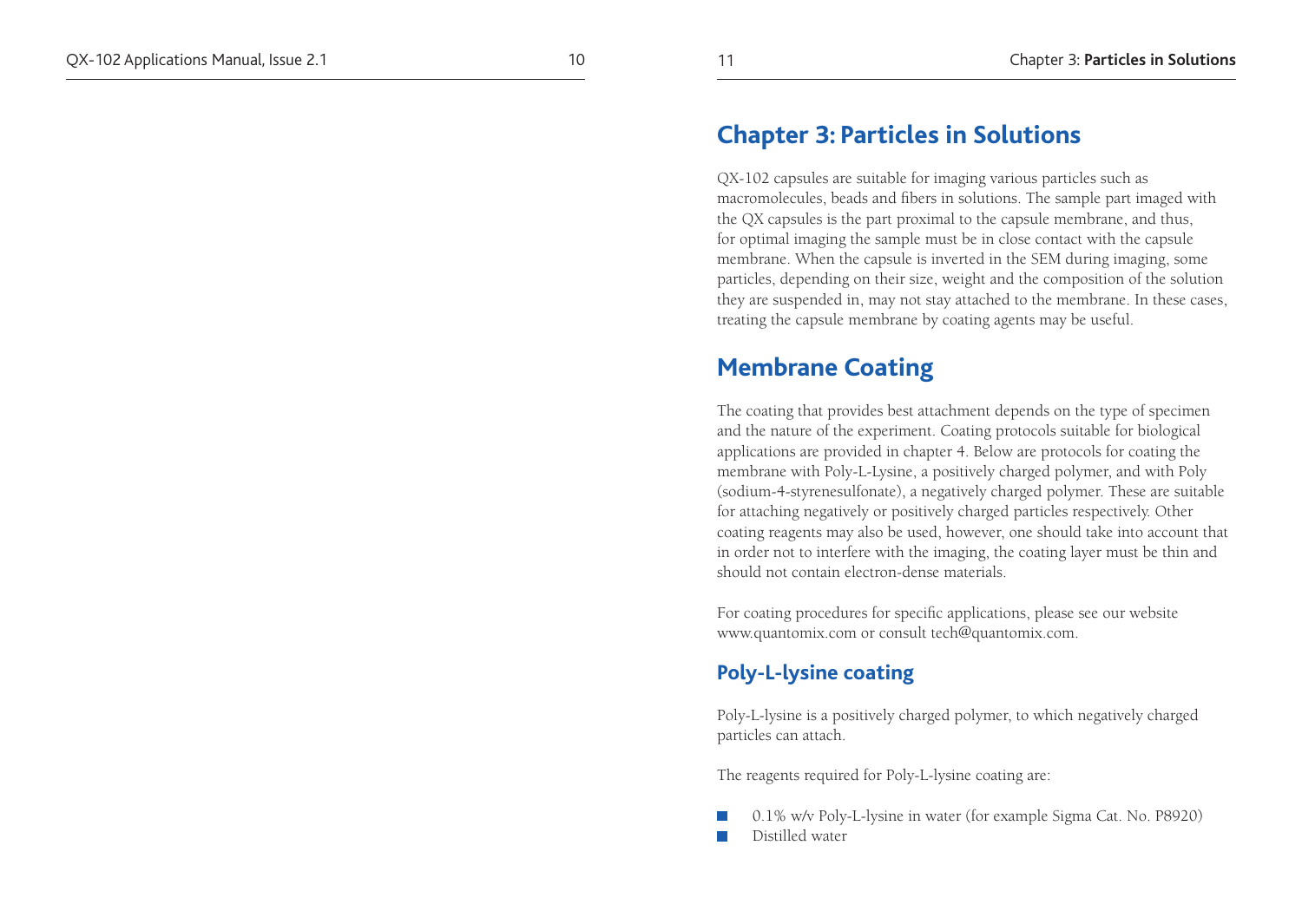#### **To coat the capsule membrane with Poly-L-lysine**

- 1. Apply 15 µl of 0.1% Poly-L-lysine solution to the liquid dish and incubate for one hour at room temperature. Longer incubation times, up to overnight, also give good results.
- 2. Remove the solution and rinse the liquid dish twice with distilled water.
- 3. Keep the liquid dish filled with water until applying the sample. Alternatively, remove the water and dry the liquid dishes for later use.

# **Poly (sodium-4-styrenesulfonate) coating (PSS)**

PSS is a negatively charged polymer, to which positively charged particles can attach.

The reagents required for PSS coating are:

- 30% w/v Poly(sodium-4-styrenesulfonate) in water (for example Aldrich, Cat. No. 527483)
- Distilled water

#### **To coat the capsule membrane with PSS**

- 1. Dilute the 30% stock solution to 0.3% w/v in distilled water
- 2. Apply 15µl of the diluted solution to the liquid dish and incubate for one hour at room temperature. Longer incubation times, up to overnight, also give good results.
- 3. Remove the solution and rinse the liquid dish twice with distilled water.
- 4. Keep the liquid dish filled with distilled water until applying the sample. Alternatively, remove the water and let the liquid dishes dry for a later use.

# **Sample Application**

Particles can be attached to the coated membranes either by adsorption or by centrifugation. QX Imaging Buffer is the recommended imaging medium when applicable, since it is specially formulated to minimize damage to the samples by electron beam during imaging in the SEM. In applications where the particles can be firmly attached to the membrane and do not require to be suspended in a specific solution, we recommend changing the solution to QX-102 Imaging Buffer prior to imaging.

#### **TO apply the sample on a coated membrane**

- 1. Prepare a suspension of particles at the appropriate dilution.
- 2. Apply 15 µl of the suspension into the liquid dish and incubate for one hour at room temperature, or centrifuge at 500 g for five minutes in a centrifuge equipped with 96 well plate holders.
- 3. If applicable, wash with water several times and exchange to 15 µl QX-102 Imaging Buffer prior to imaging.
- 4. Seal the capsule.
- 5. Proceed to imaging according to guidelines provided in the QX-102 User Manual Chapter 3.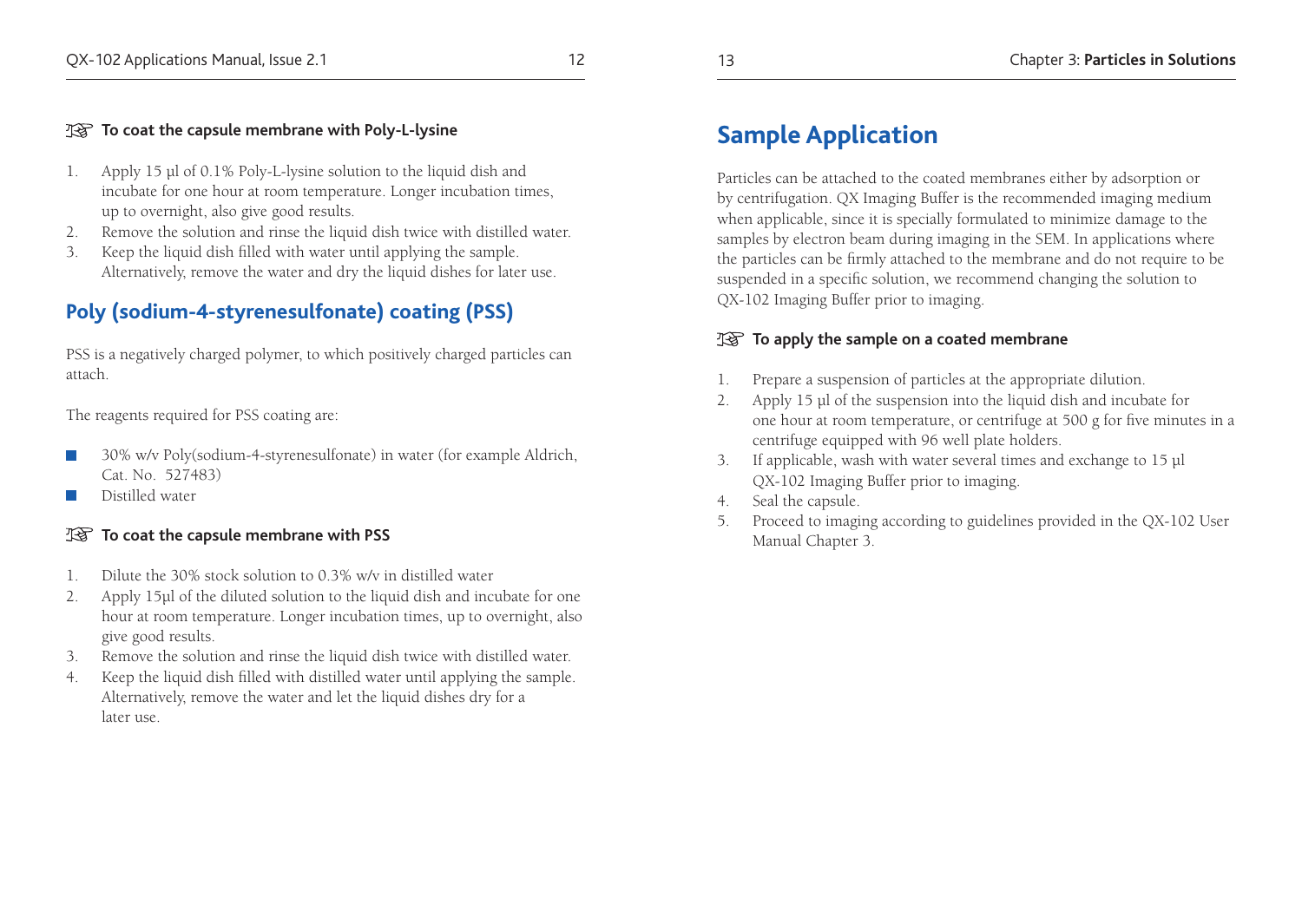# **Chapter 4: Biological Applications**

This chapter provides detailed protocols for preparing biological samples to be imaged using the QX-102 capsules. The samples can be imaged either untreated, fixed, stained or immunolabeled.

These protocols have been found to be widely applicable. However, since the results obtained depend on the type of application, the user should optimize the protocol for each application.

For latest protocol updates, please refer to our website: www.quantomix.com.

# **General Protocols**

Many of the sample preparation steps, including cell attachment, fixation and immunolabeling, are similar to protocols generally used in cytological staining for light and fluorescent microscopy.

General staining protocols make use of heavy metals and are derived from protocols used in electron microscopy. The protocols are fast and easy to perform. No embedding or drying steps are needed and typical sample preparation periods are shorter than half a day, as shown in Figure 1.

The liquid dish can serve as a miniature cell culture dish, and cell attachment, spreading and growth on the electron-transparent capsule membrane have characteristics and requirements similar to standard cell culture dishes. Nonadherent cells may also be deposited on pre-coated membranes by adsorption or centrifugation.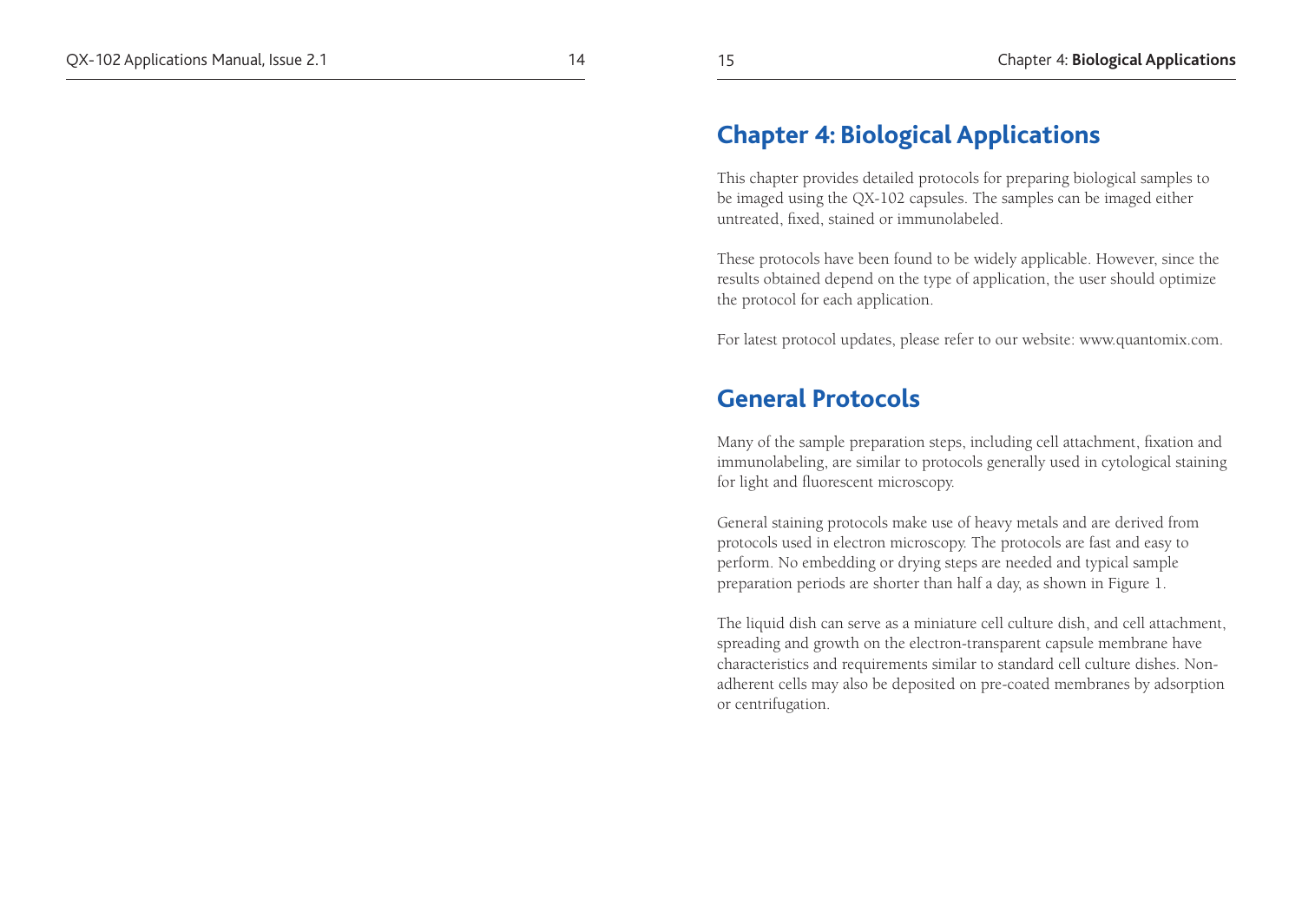

#### **Figure 1: General Protocol Flowchart**

After a specimen is applied to the capsule, it can be imaged in its native form or fixed. General staining using heavy metals can improve contrast. Labeling of specific proteins or cellular structures can be done using immunogold labeling protocols. Immunolabeled samples can also be counterstained to visualize cellular details. For examples of images obtained using the technology, refer to our website, www.quantomix.com.

The following protocols for preparing samples are described below:

- QX-102 membrane coating
- Sample application to the QX-102
- Handling native, non-treated samples
- Sample fixation
- General staining
- Immunogold labeling

# *QX-102* **Membrane Coating Protocols**

The capsule membrane supports growth of most cell types without additional treatments. However in most cases, to ensure optimal growth, pre-coating of the capsule membrane is recommended. The attachment factors that can be used vary from extra-cellular matrix components such as Fibronectin, Collagen or Gelatin to charged polymers such as Poly-L-lysine. The factors that provide best attachment depend on the type of specimen and the nature of the experiment. In choosing the most suitable coating protocol, one should take into account that the coating layer should be thin and should not contain electron-dense material.

The following coating protocols are provided below:

- Fibronectin
- Gelatin
- Poly-L-lysine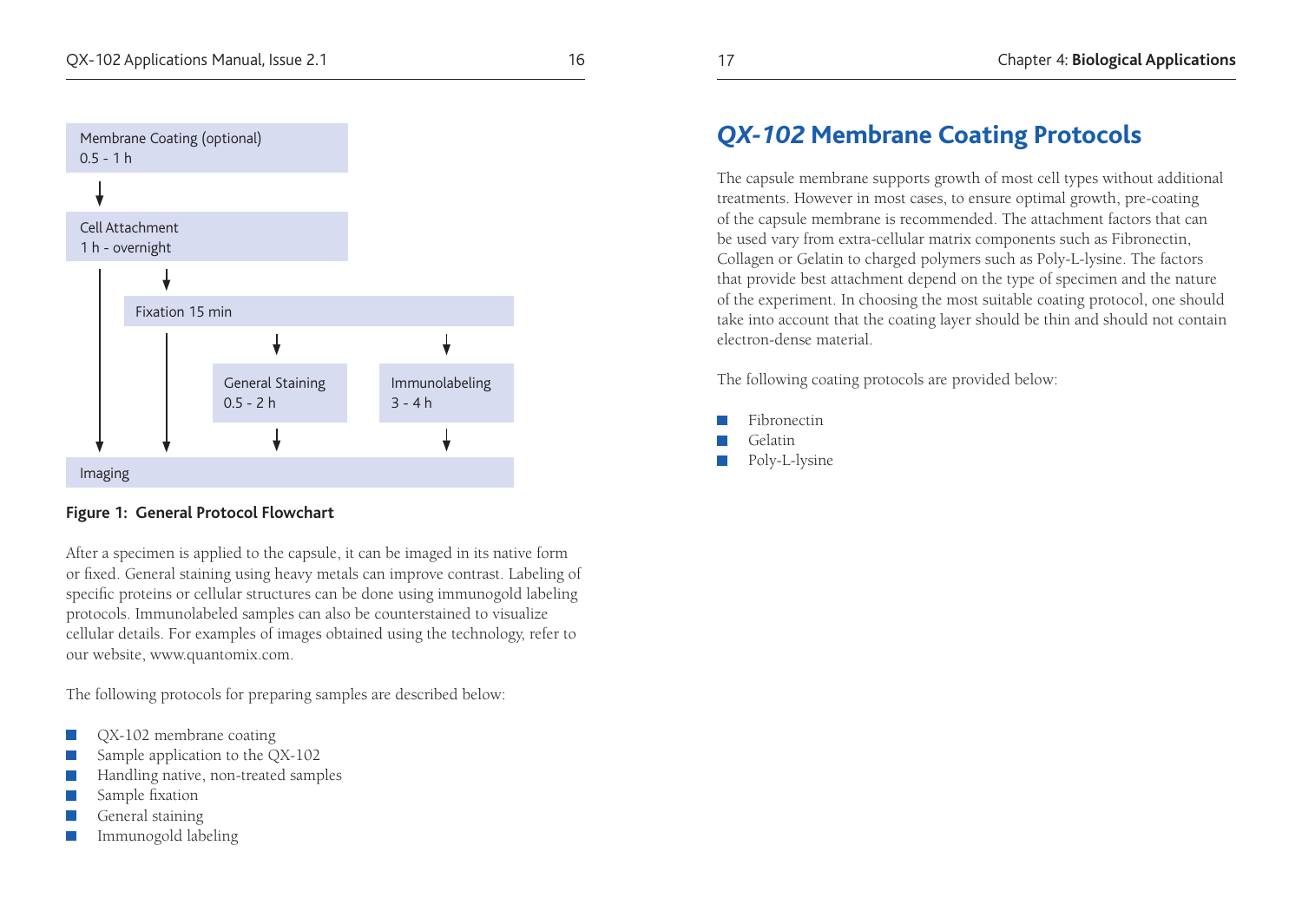## **Fibronectin Coating**

Fibronectin supports growth of many types of cells. If Fibronectin is not suitable, other extracellular matrix components, such as Collagen, Laminin or a mixture of ECM molecules may be used.

The reagents required for Fibronectin coating are:

- 0.1% Fibronectin solution (for example, Sigma F-1141)
- **PBS**

#### **To coat the capsule membrane with Fibronectin**

- 1. Dilute Fibronectin with PBS to a final concentration of 0.01%.
- 2. Apply 15 µl to the liquid dish and incubate for 30 minutes at room temperature.
- 3. Remove the solution and wash twice with PBS.
- 4. Wash twice with the appropriate growth medium.
- 5. Keep the liquid dish filled with the medium until seeding of cells.

#### **Note**

It is recommended to plate cells on fibronectin within one day from coating.

# **Gelatin Coating**

The reagents required for Gelatin coating are:

- Gelatin (for example, Sigma Cat. No. G6144)
- Distilled water
- **PBS**

#### **To coat the capsule membrane with Gelatin**

- 1. Dissolve 0.1 % w/v Gelatin in distilled water at 37ºC until no lumps are visible.
- 2. If desired, sterilize by filtration before coating or by UV irradiation of the coated liquid dishes.
- 3. Apply 15 µl to the liquid dish and incubate for one hour at room temperature.
- 4. Remove the solution and wash twice with PBS.
- 5. Keep the liquid dish filled with PBS until seeding of cells.

#### **Notes**

- a. It is recommended to coat the capsule membrane on the day of use.
- b. Higher concentration of Gelatin may improve the attachment for some specimens.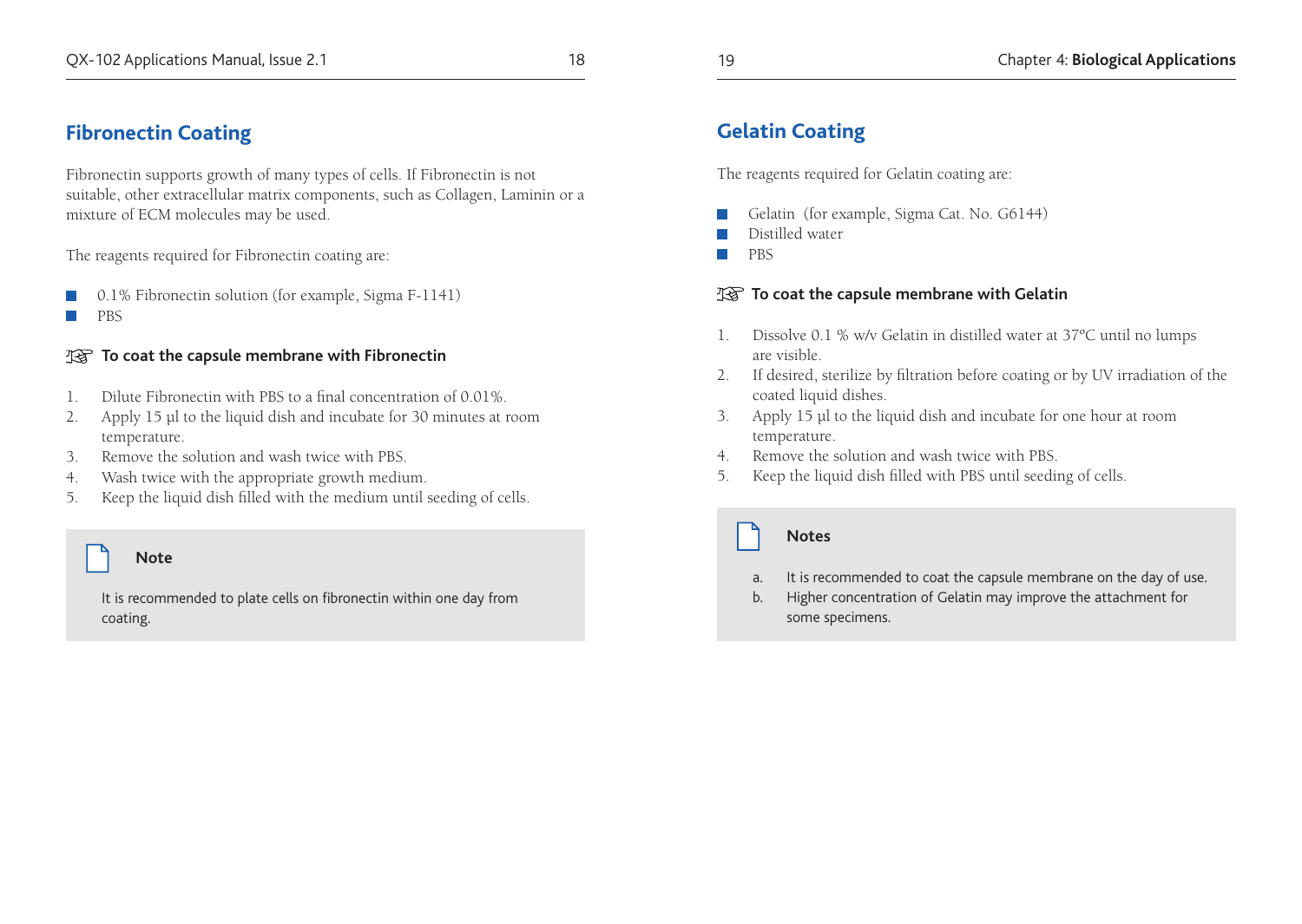## **Poly-L-lysine Coating**

Poly-L-lysine is a positively charged polymer, to which cells that carry overall negative charge can attach. Since it interferes with the growth and other physiological functions of some cells, it is not the first choice to be used as a coating agent for growing adherent cells in the QX-102 capsule. However, it is well suited for attachment of non-adherent cells or microorganisms.

The reagents required for Poly-L-lysine coating are:

- 0.1% w/v Poly-L-lysine in water (for example Sigma Cat. No. P8920)
- Distilled water

#### **To coat the capsule membrane with Poly-L-lysine**

- 1. Apply 15 µl of 0.1% Poly-L-lysine solution to the liquid dish and incubate for one hour at room temperature. Longer incubation times, up to overnight, also give good results.
- 2. Remove the solution and wash twice with distilled water.
- 3. Following the wash, keep the liquid dish filled with water until applying the sample. Alternatively, remove the water and dry the dishes in a sterile environment.

# **Sample Application Protocols**

# **Cell Culture Growth**

For adherent cells, the QX-102 capsule is used as a tissue culture dish for direct attachment and growth of cells. A large number of cell lines (for example, HeLa, CHO, A431 and NIH3T3) are grown in their regular growth medium and no special growth conditions are required. Assays or treatments of cells can be performed directly on the cells grown in the capsule. If desired, the cells can be grown and treated first in tissue culture dishes and then attached to the capsule membrane prior to imaging.

Cells grown in suspension can be attached to the capsule membrane by coating it with attachment factors such as Poly-L-lysine. Treatment of non-adherent cells, such as staining or labeling can be done in the capsule on attached cells, or alternatively, cells can be first treated in sample tubes and attached to the capsule membrane prior to imaging.

#### **Cautions**

**!**

- a. For growing cells, it is important to use clean, sterile MP-10 multi-well plates.
- b. Do not reuse multi-well plates that have been used for staining with toxic materials.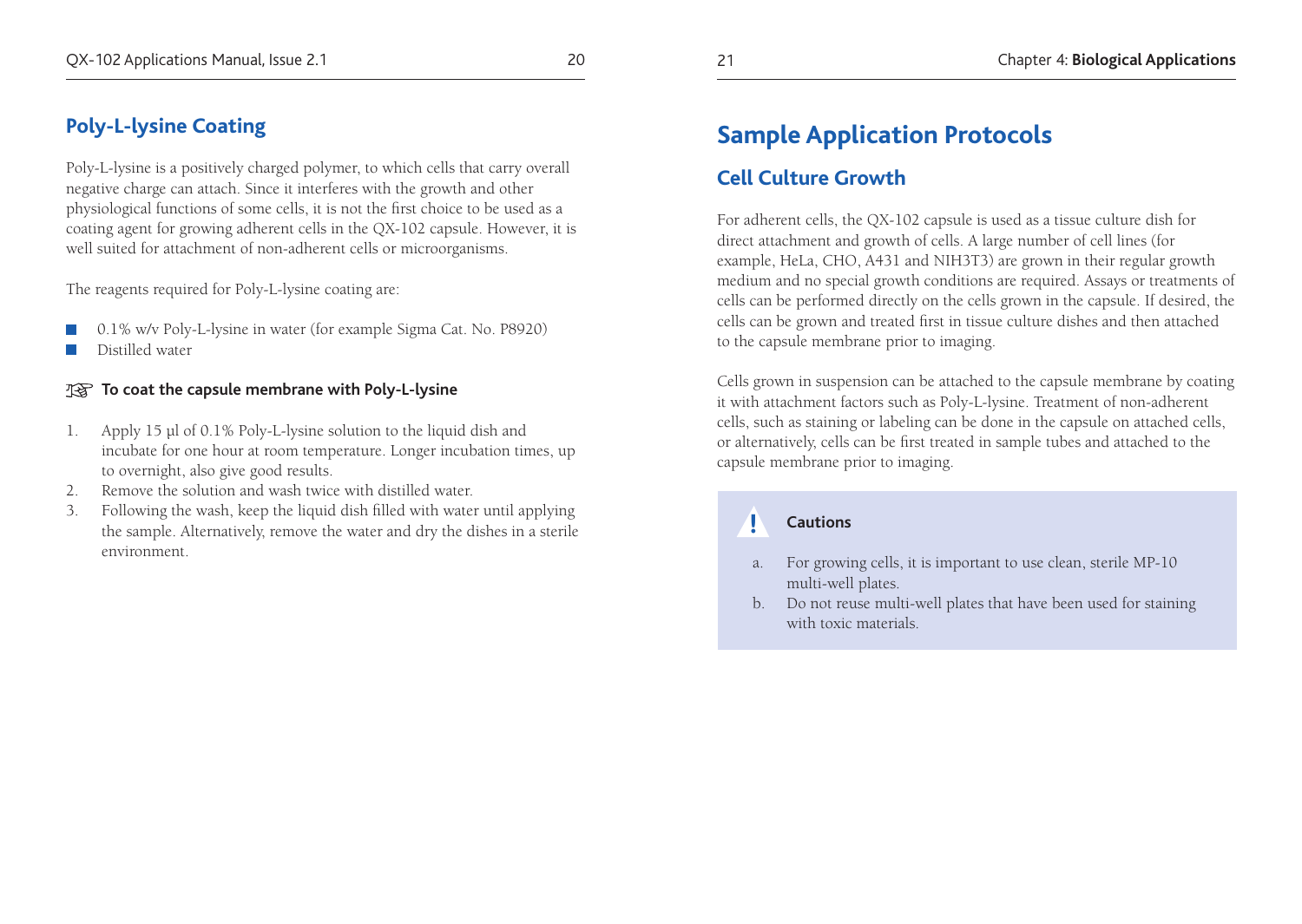## **Adherent Cells**

The reagents required for seeding adherent cells are:

- Normal growth medium
- Trypsin or non-enzymatic detachment reagent
- **PRS**

#### **To seed an adherent cells culture** 迟

- 1. Coat the capsule membrane with Fibronectin or other suitable attachment factor prior to use. For details, refer to QX-102 Membrane Coating Protocols.
- 2. Detach the cells from their growth flask, for example by using Trypsin.
- 3. Wash with PBS or a growth medium and resuspend in a fresh growth medium. Count the cells.
- 4. Dilute the cells so that 15 µl of seeding medium in the dish contains the desired amount of cells. For example, use the guidelines supplied in Table 1.

#### **Note**

Usually, seeding 1000 to 2000 cells in each dish renders a sub-confluent density of adherent cells after overnight growth. The optimal cell density should be adjusted according to the application.

#### **Table 1: Guidelines for Cell Dilution**

| <b>Cells/Dish</b> | <b>Cell Concentration</b> | <b>Seeding Volume</b> |
|-------------------|---------------------------|-----------------------|
| 1000              | $6.6 \times 10^4$ /ml     | 15 ul                 |
| 1500              | $1 \times 10^5$ /ml       | 15 ul                 |
| 2000              | $1.3 \times 10^5$ /ml     | 15 ul                 |

6. Fill the reservoirs along the edges of the MP-10 multi-well plate with distilled water.

#### **Note**

To maintain a humid atmosphere and avoid sample drying, it is important to fill the reservoirs along the edges of the MP-10 multi-well plate. For detailed instructions, refer to QX-102 User Manual.

7. Incubate in the normal growth environment (for example, an incubator with a humid,  $5\%$  CO<sub>2</sub> atmosphere) overnight or until the cells are attached.

Typical protocol outline for growing adherent cells, found to be widely applicable to many cell types, is provided below:

#### **The Typical protocol outline for applying a sample of adherent cells**

- 1. Coat with 0.01% Fibronectin for 30 minutes at room temperature.
- 2. Wash twice with PBS.
- 3. Wash twice with culture medium.
- 4. Seed 2000 cells in each capsule.
- 5. Fill each lateral reservoir of the multi-well plate with 200 µl of water.
- 6. Close the lid and incubate at 37ºC until the cells are attached (usually overnight).

## **Cells in Suspension and Microorganisms**

QX-102 capsules can be used for imaging cells and microorganisms grown in suspension, such as lymphocytes, bacteria or protozoa. Since these organisms usually do not attach directly onto the capsule membrane, coating is required. Preferred attachment protocols make use of Poly-L-lysine or Gelatin coating. Cells are attached to the coated capsule membranes by incubating or by centrifuging. The specimens can be imaged, either in their unstained form or fixed and stained according to the protocols provided below.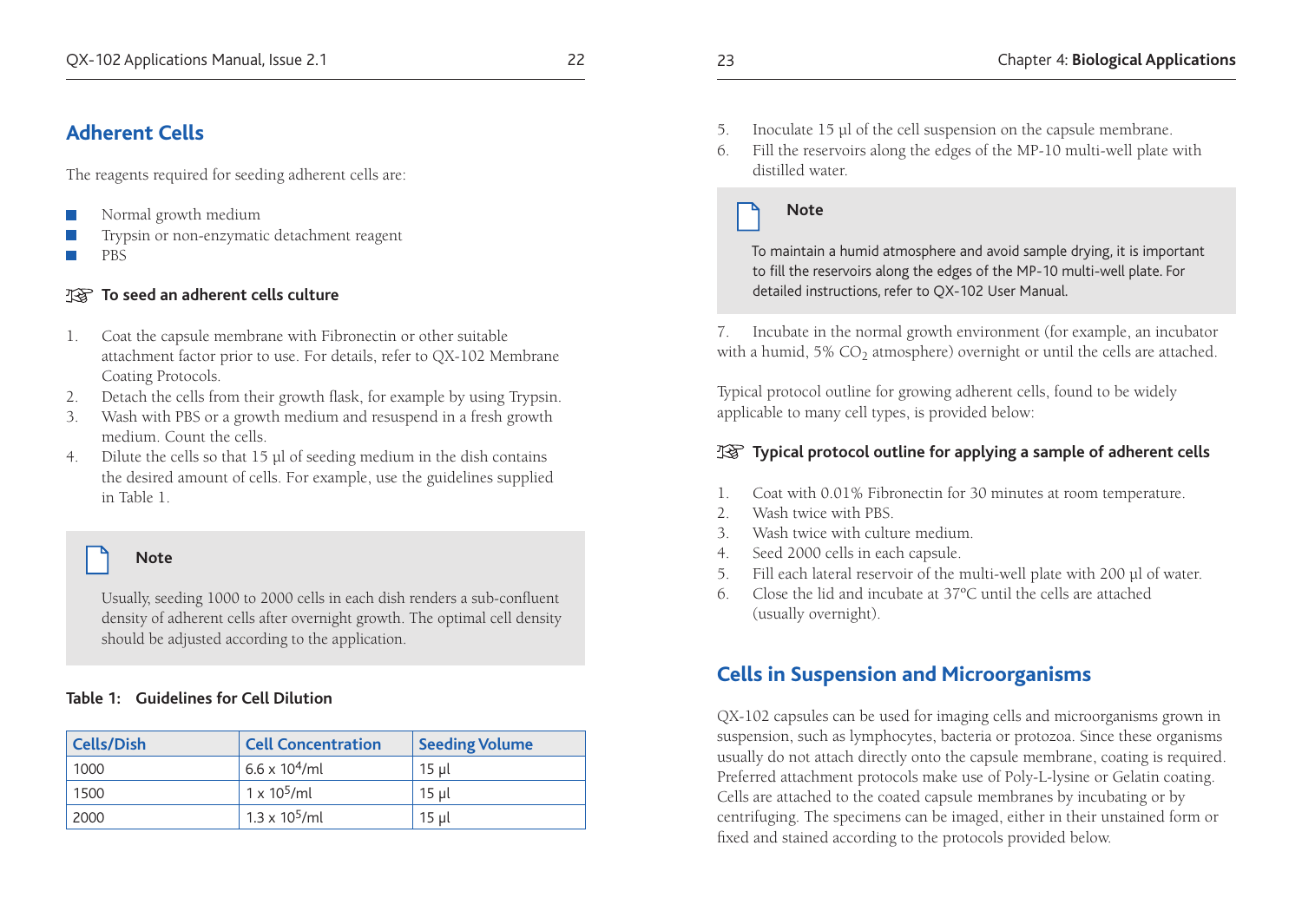The suspension of cells can be maintained in a culture medium or buffer and may be fixed to the membrane before application. The dilution factor of the suspension depends on the type of organism and culture used and should be determined experimentally. Labeling of specific antigens can be performed using immunolabeling, either before or after attachment to the capsule membrane.

The following protocol is applicable for attaching cells in suspension, such as bacteria or other unicellular organisms to the capsule membrane.

#### **For application of a suspension of cells or microorganisms**

- 1. Coat the capsule membrane with either Poly-L-lysine or Gelatin. For details, refer to QX-102 Membrane Coating Protocols.
- 2. Wash the membrane with PBS and keep it filled with PBS until use or alternatively, wash with distilled water and dry overnight.
- 3. Prepare a suspension of cells, microorganisms or particles at the appropriate dilution (for example, for the E.coli, 1:100 dilution of an over-night culture renders the appropriate number of bacteria in a capsule).
- 4. Apply 15 µl of the diluted culture into the liquid dish and incubate for one hour at room temperature, or centrifuge at 500 g for five minutes at room temperature in a centrifuge equipped with 96 well plate holders.

#### **! Caution**

To avoid interference with cell adsorption onto the membrane, it is recommended not to include Serum or Formaldehyde in the suspension.

- 5. Optional: To stabilize the binding after cell adsorption, fix the cells briefly with 4% Formaldehyde/PBS for 10 minutes or 2.5% Glutaraldehyde/PBS for five minutes.
- 6. Wash with PBS, or water if the cells are fixed, and proceed to staining or imaging.

# **Handling Native, Non-treated Samples**

The wet environment of the QX-102 capsule enables visualizing cells in their native, non-fixed conditions. Even in unstained samples, the differences between the various constituents of the cell often generate sufficient contrast to distinguish some level of details. High-density materials such as salts, phosphorous or iron concentrated in different regions of the cells may improve the contrast.

The level of radiation absorbed by the cells during imaging at high magnification is expected to affect their viability. On short time imaging, no obvious structural damage is apparent and several repeated scans of cells give the same images. Thus, short time imaging of living cells may be possible. Live cells can be attached to the capsule according to the protocols provided above and imaged directly in growth medium or in PBS.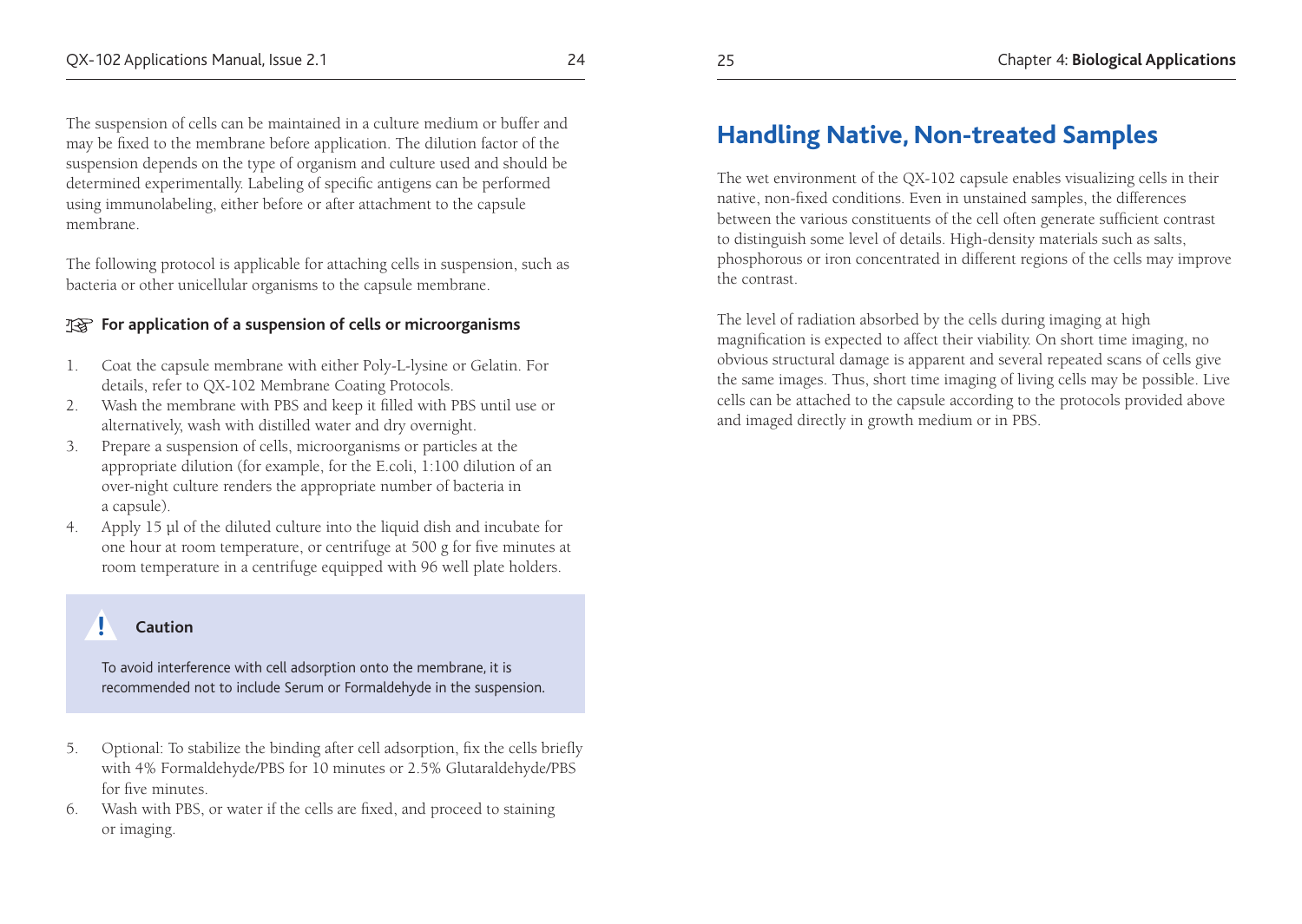# **Fixation Protocols**

Most of the general staining and immunolabeling protocols are carried out after fixation of the specimen. The purposes of the fixation are:

- To preserve the cellular structures as close to the living state as possible.
- To protect the sample from morphological alteration and damage during the subsequent treatments.

A wide range of fixatives commonly used in cytological, immunostaining and electron microscopy studies can be applied to the QX-102 capsule samples. Since no fixative preserves all the cellular structures, an appropriate choice of fixatives depends on the specimen, and the cellular details of interest. For immunolabeling, the choice of the most suitable fixation protocol is also affected by the nature of the antigen and antibody.

#### **Warning**

Since all fixatives are toxic to some extent, all work should be performed in a fume hood using gloves and protective clothing. Handling and waste disposal should be according to guidelines of the local authorities.

# **Aldehydes**

**!**

Fixation in protein-crosslinking Aldehyde reagents, such as Paraformaldehyde or Glutaraldehyde, is usually the first choice. Fixation with Glutaraldehyde is permanent, whereas Paraformaldehyde may be partially reversed during long incubation times with solutions. Glutaraldehyde penetrates slower than Paraformaldehyde and thus requires longer fixation times.

The following two sections provide standard fixation protocols for Paraformaldehyde and Glutaraldehyde. The optimal concentration and time of fixation depend on the application and should be determined experimentally. Samples fixed for subsequent immunolabeling require special precautions to avoid damaging the relevant epitopes. For some applications, a mixture of Paraformaldehyde and Glutaraldehyde may render improved results.

# **Glutaraldehyde Fixation**

The reagents for Glutaraldehyde fixation are:

- 25% Glutaraldehyde solution EM grade (for example, Agar Cat. No. R1020)
- PBS

#### **To fix the specimen with Glutaraldehyde**

- 1. Dilute the Glutaraldehyde stock solution to a 2% final concentration in PBS.
- 2. Wash the sample four times with PBS.
- 3. Incubate with 2% Glutaraldehyde/PBS at room temperature for 30 minutes.
- 4. Wash four times with PBS.
- 5. Proceed to staining or labeling reaction.

## **Note**

For some applications, better results can be obtained with lower concentrations of Glutaraldehyde (0.2% to 1%) and longer incubation periods.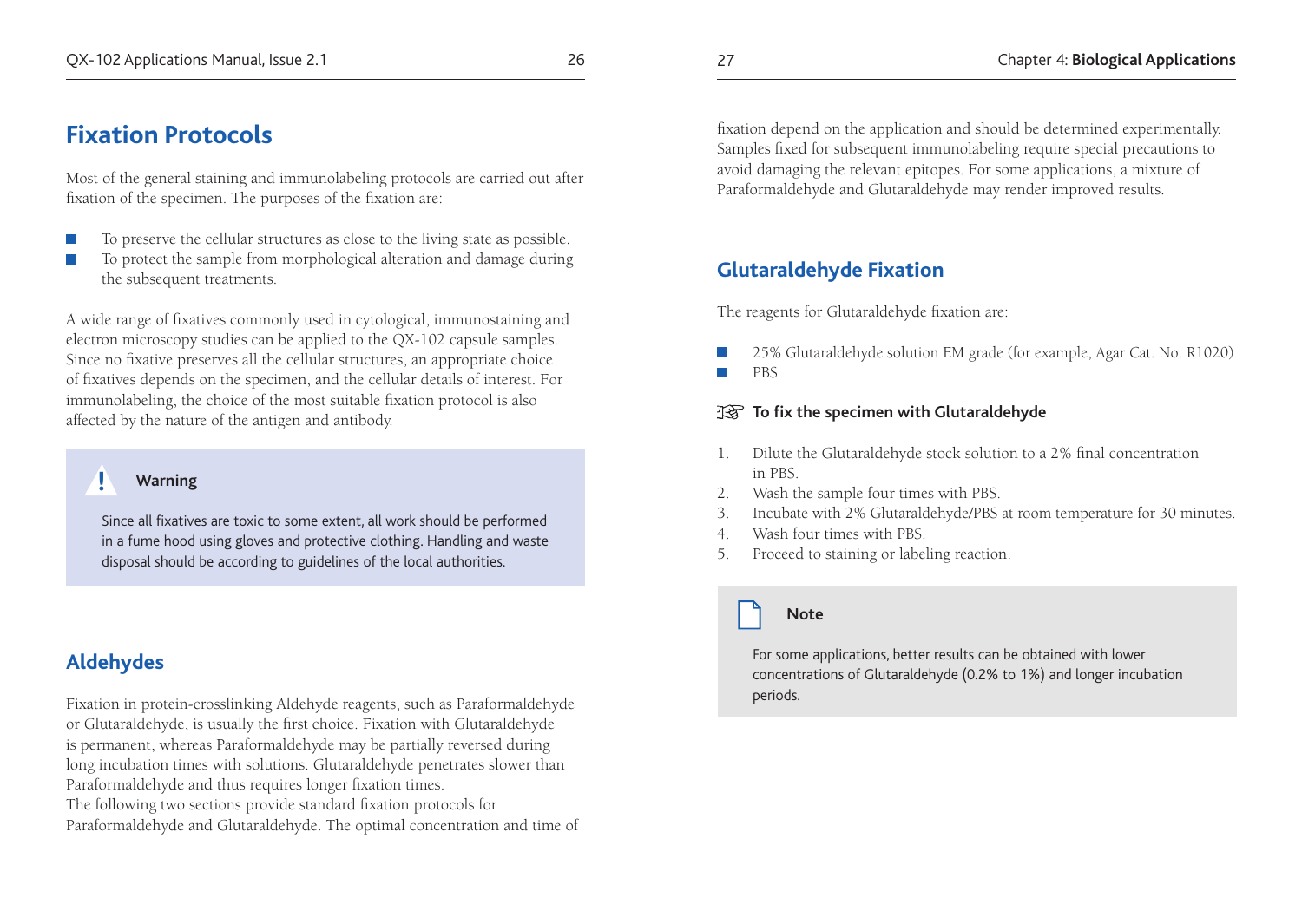#### **Paraformaldehyde Fixation**

The reagents required for Paraformaldehyde fixation are:

- Paraformaldehyde, EM grade (for example, a 16% solution, Electron Microscopy Sciences, Cat. No. 15710)
- **PBS**

Te To fix the specimen with Paraformaldehyde

- 1. Prepare 4% Paraformaldehyde solution in PBS.
- 2. Wash the sample four times in PBS.
- 3. Fix with 4% Paraformaldehyde/PBS at room temperature for 15 minutes.
- 4. Wash four times with PBS.
- 5. Proceed to staining or labeling reaction.

#### **Note**

For some staining and labeling protocols, 2% Paraformaldehyde may give better results.

## **Organic Solvents**

Organic solvents such as alcohols are also commonly used fixatives. Since these reagents dehydrate the cell and remove lipids, they can destroy some of the cell architecture. These fixatives may be preferred if immunolabeling is desired, since in some cases they may preserve target epitopes better than Aldehyde fixatives.

#### **Caution**

**!**

Please note that the QX-102 capsule is not compatible with Acetone and Toluene. For other organic solvent please consult with tech@quantomix.com.

# **Methanol Fixation**

The reagents for Methanol fixation are:

- Methanol cooled to –20°C
- **PBS**

**To fix the specimen with Methanol** 

- 1. Wash the sample four times with PBS at room temperature.
- 2. Change to pre-cooled (-20°C) 100% Methanol.
- 3. Incubate for five minutes at 4°C or at room temperature.
- 4. Wash four times with PBS at room temperature.
- 5. Proceed to staining or labeling reaction.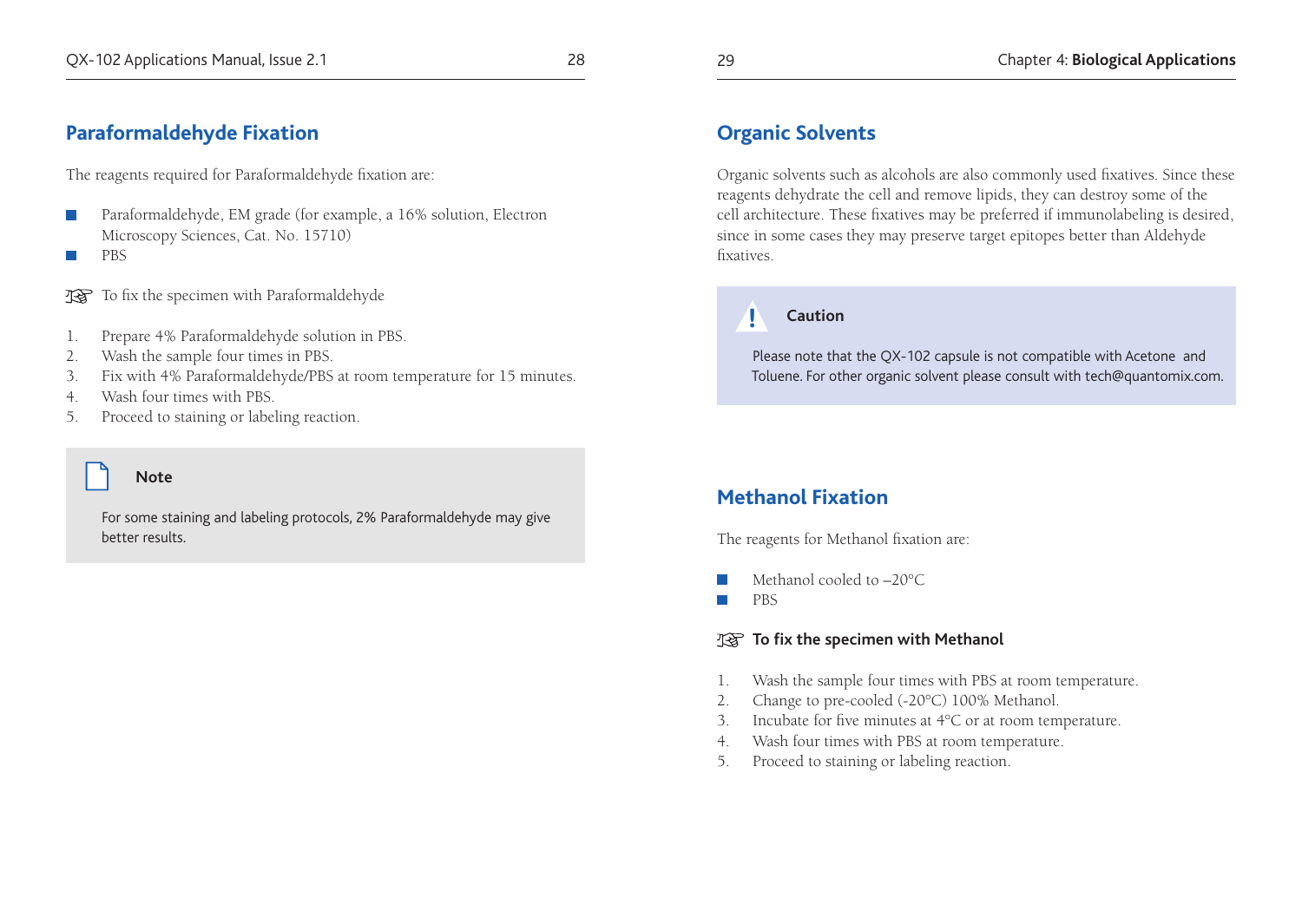The imaging contrast in QX-102 capsules is created from variations in atomic numbers of the sample constituents. Thus, heavy metal stains, such as Uranium and Osmium compounds, are best suited for improving the general contrast of the biological samples, whose main constituents are Carbon, Hydrogen, Oxygen and Nitrogen. Heavy metal stains attach, generally nonspecifically, to cellular constituents. However, different affinities to various molecules enable visualization of some cellular structures.

The following staining materials are described below:

- Uranyl Acetate
- Phosphotungstic Acid (PTA)
- Osmium Tetroxide

# **Uranyl Acetate Staining**

Uranium is the heaviest metal used in staining and can be used as a general contrast agent. Uranyl Acetate binds to nucleic acids, to proteins and to membranous structures.

#### **! Warning**

Uranium compounds are toxic and radioactive. Contact your safety officer or local authorities for appropriate handling and disposal protocols.

The reagents required for Uranyl Acetate staining are:

- Uranyl Acetate (5% stock, pH 3.5 with HCl, kept at 4°C in the dark)
- Tannic Acid (2% stock in water)
- 4% PFA in PBS

PBS

Distilled water

0.45 µm syringe filters

#### **TAS To stain the specimen with Uranyl Acetate**

1. Before starting, prepare fresh 1% Tannic Acid in distilled water and acidic 0.5% Uranyl Acetate (diluted in water from stock and filtered through 0.45 µm syringe filters).

#### **Notes**

- a. Since Uranyl precipitates in the presence of Phosphate, samples must be rinsed thoroughly to remove traces of Phosphates before Uranyl staining.
- b. Perform all the following steps at room temperature.
- 2. Wash the sample four times with PBS.
- 3. Fix with 4% Paraformaldehyde/PBS for 15 minutes. For details, refer to Fixing Protocols.
- 4. Wash the sample four times with PBS.
- 5. Wash four times, five minutes each wash, with distilled water.
- 6. Incubate with 1% Tannic Acid for 5 minutes.
- 7. Wash twice, five minutes each wash, with distilled water.
- 8. Incubate with 0.5 % Uranyl Acetate for 30 minutes.

#### **Note**

The optimal concentration and incubation time may vary depending on the specimen.

9. Wash twice, five minutes each wash, with distilled water.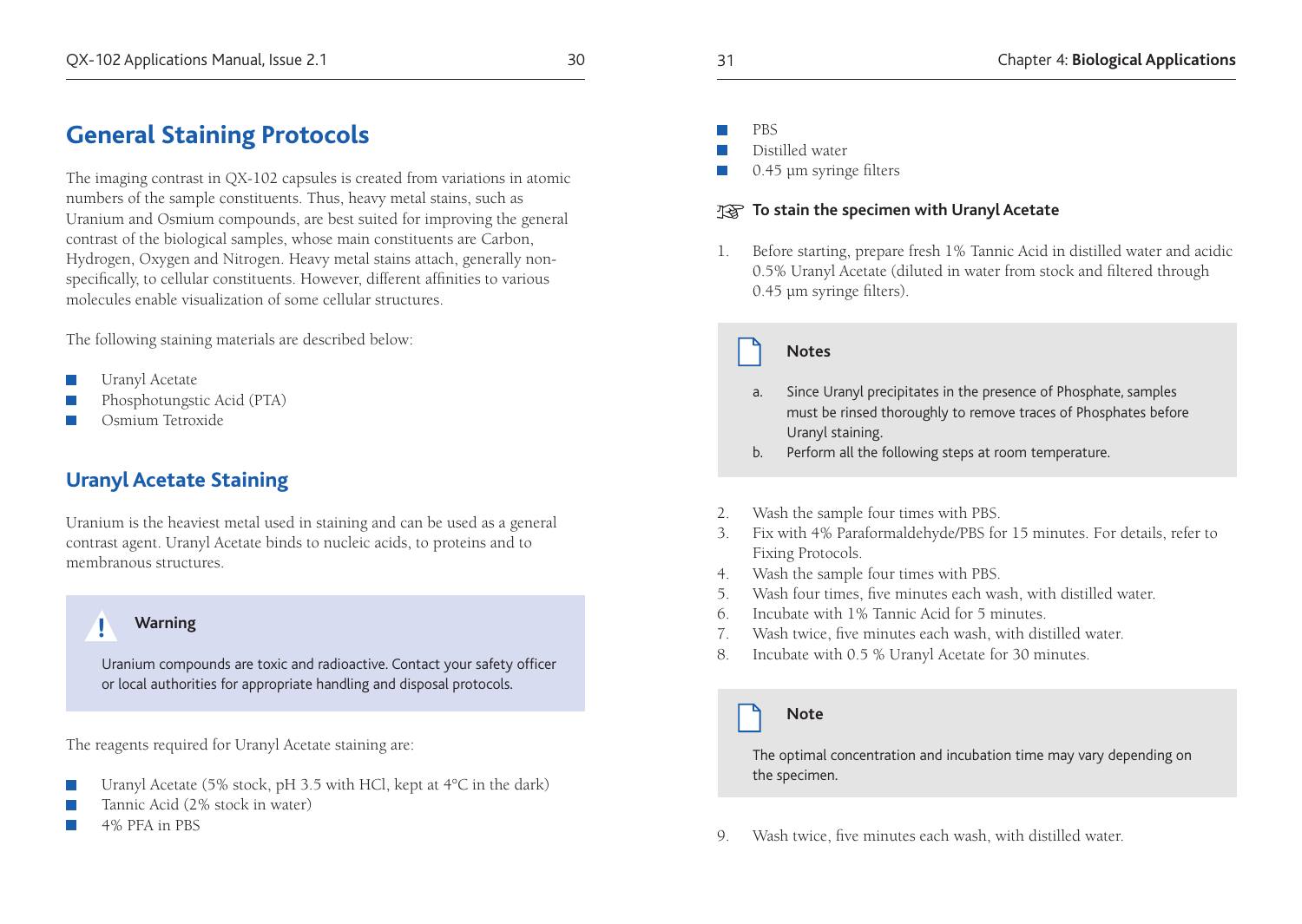#### 10. Prepare the sample for imaging according to Preparing the Samples for Imaging Section (Page 40).

#### **PTA (Phosphotungstic Acid) Staining**

Phosphotungstic acid (PTA) is an anionic stain. PTA positively stains charged structures such as basic proteins associated with nuclear DNA and nucleoli and intensely stains mitochondrial matrix.

#### The reagents required:

 Phosphotungstic acid (for example Sigma Cat. No. P4006), 2% stock solution in double distilled water, pH 1.5.

#### **! Warning**

PTA solution is acidic. Appropriate personal protective clothing should be used.

- Double distilled water
- 2% Glutaraldehyde in PBS

#### **Notes**

The stock can be stored at room temperature for approximately one month.

#### **Procedure:**

- 1. Wash the cells four times with PBS.
- 2. Fix cells with 2% Glutaraldehyde in PBS for 30 minutes.

#### **Notes**

Fixation can also be done with a combination of 2% Paraformaldehyde and 1% Glutaraldehyde in PBS for 30 minutes.

- 3. Wash three times with PBS.
- 4. Wash three times with double distilled water.
- 5. Incubate the sample with 2% PTA for 30 minutes.
- 6. Wash five times with double distilled water.
- 7. Prepare the samples for imaging according to Preparing the Samples for Imaging (Page 40).

#### **Osmium Tetroxide Staining**

Osmium Tetroxide is traditionally used in electron microscopy both as a fixative and heavy metal stain. Osmium Tetroxide is a good fixative and excellent stain for lipids in membranous structures and vesicles. The most prominent staining in adherent human cells (HeLa) is seen on lipid droplets (see www.quantomix.com, gallery). Some intracellular structures are also visualized. Visualized cellular structures depend on the fixation protocols; in Glutaraldehyde fixation nucleoli are visible, but overall nuclear staining is weak. In Paraformaldehyde fixation nuclear staining becomes more prominent, but some intracellular structures are lost. As a first choice, fixating with a combination of Glutaraldehyde and Paraformaldehyde is recommended.

#### **Warning**

**!**

Since OsO4 is toxic and volatile, all work should be performed in a fume hood using gloves and protective clothing. Handling and waste disposal should be done according to the guidelines of the local authorities.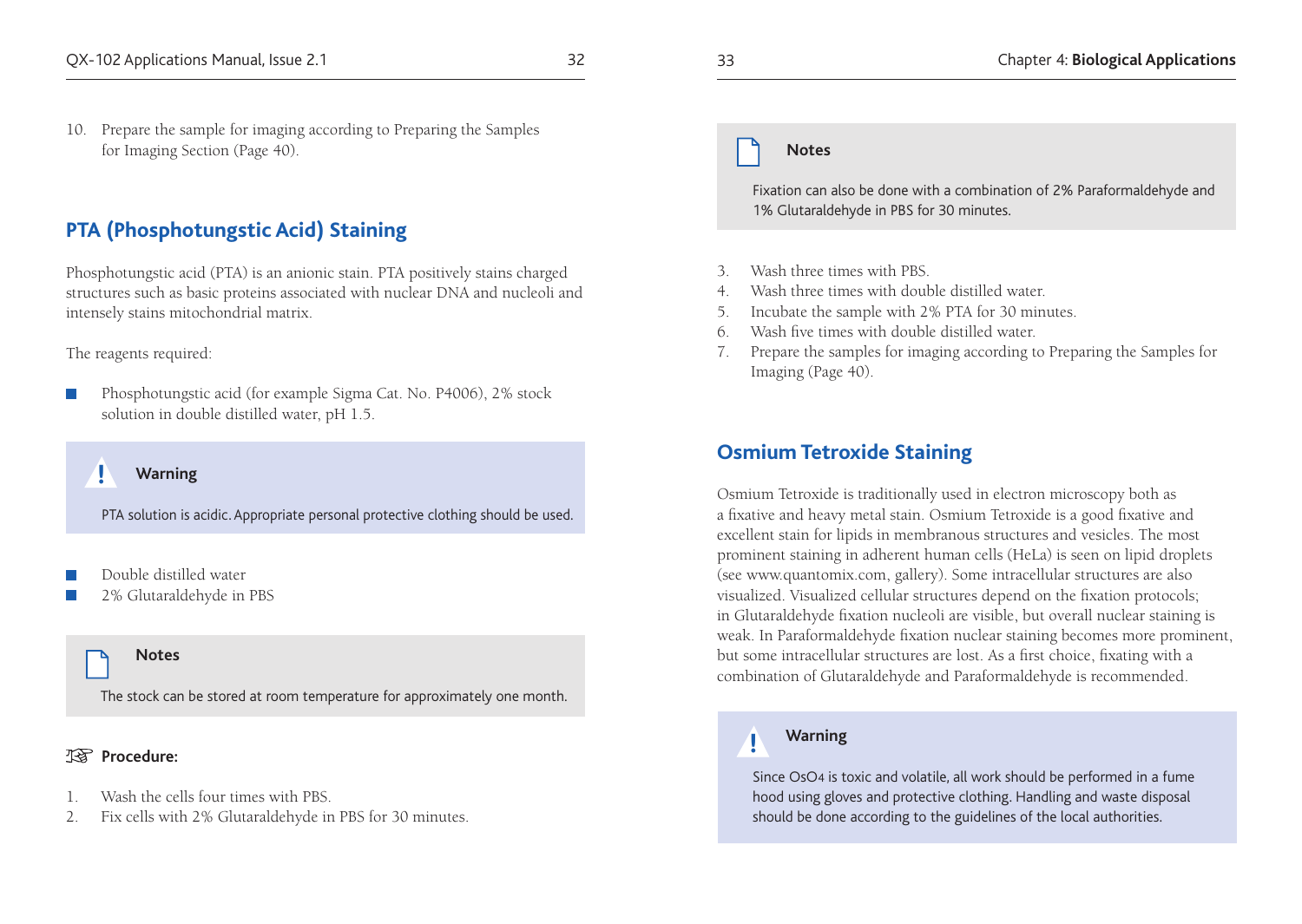The reagents for Osmium Tetroxide staining are:

- 4% OsO4 (for example, Sigma Cat. No. 75632)
- 2% Paraformaldehyde/0.1% Glutaraldehyde in PBS
- Distilled water
- **PRS**

#### **To stain cells with Osmium Tetroxide**

#### **Note**

All the following steps should be performed at room temperature.

- 1. Wash the cells four times with PBS.
- 2. Fix with 2% Paraformaldehyde/0.1% Glutaraldehyde/PBS for 30 minutes.
- 3. Wash four times with PBS.
- 4. Wash four times with distilled water.
- 5. Prepare 0.1% OsO4 solution by diluting the 4% stock solution in distilled water.
- 6. Incubate the sample with 0.1% OsO4 for 30 minutes.

#### **Note**

The optimal incubation time may vary between samples and should be experimentally determined.

- 7. Wash four times with distilled water.
- 8. Prepare the samples for imaging according to Preparing the Samples for Imaging Section (Page 40).

# **Immunogold Labeling Protocols**

Colloidal gold particles are readily visualized in the QX-102 capsules. Gold beads conjugated to a variety of molecules, such as Protein A, Immunoglobulins and Streptavidin, are commercially available and can be used to immunolabel specific antigens. Since immunogold labeling combined with QX-102 capsules allows visualization of single gold particles attached to single molecules, the following unique advantages are offered:

- Imaging receptors in the context of the cell membrane
- Extremely low detection limit, allowing detection at single label sensitivity
- **Ultra-fine localization and distribution studies are possible due to the** 10 nm resolution range
- **Labeling quantification by counting the individual particles**

Immunolabeling protocols consist of four main steps:

- Fixation
- Blocking
- Antibody binding
- Detection with gold conjugate

For the immunolabeling protocol flowchart, refer to Figure 2.

Surface antigens can be labeled on live or fixed cells. Intracellular antigens can be labeled on fixed, permeabilized cells. Since fixation protocols can mask or change some epitopes, the optimal fixation protocol for each antibody should be experimentally determined.

In addition, optimal blocking for non-specific backgrounds, concentrations and incubation time with the primary antibody depend on the antigen and antibody in question. Since in some cases, specific incubation and wash buffers are required to avoid non-specific binding, there is no standard protocol that works for all labeling reactions. Optimal conditions may be established based on prior experience with the particular antibody and antigen or on preliminary experiments using immuno-fluorescence.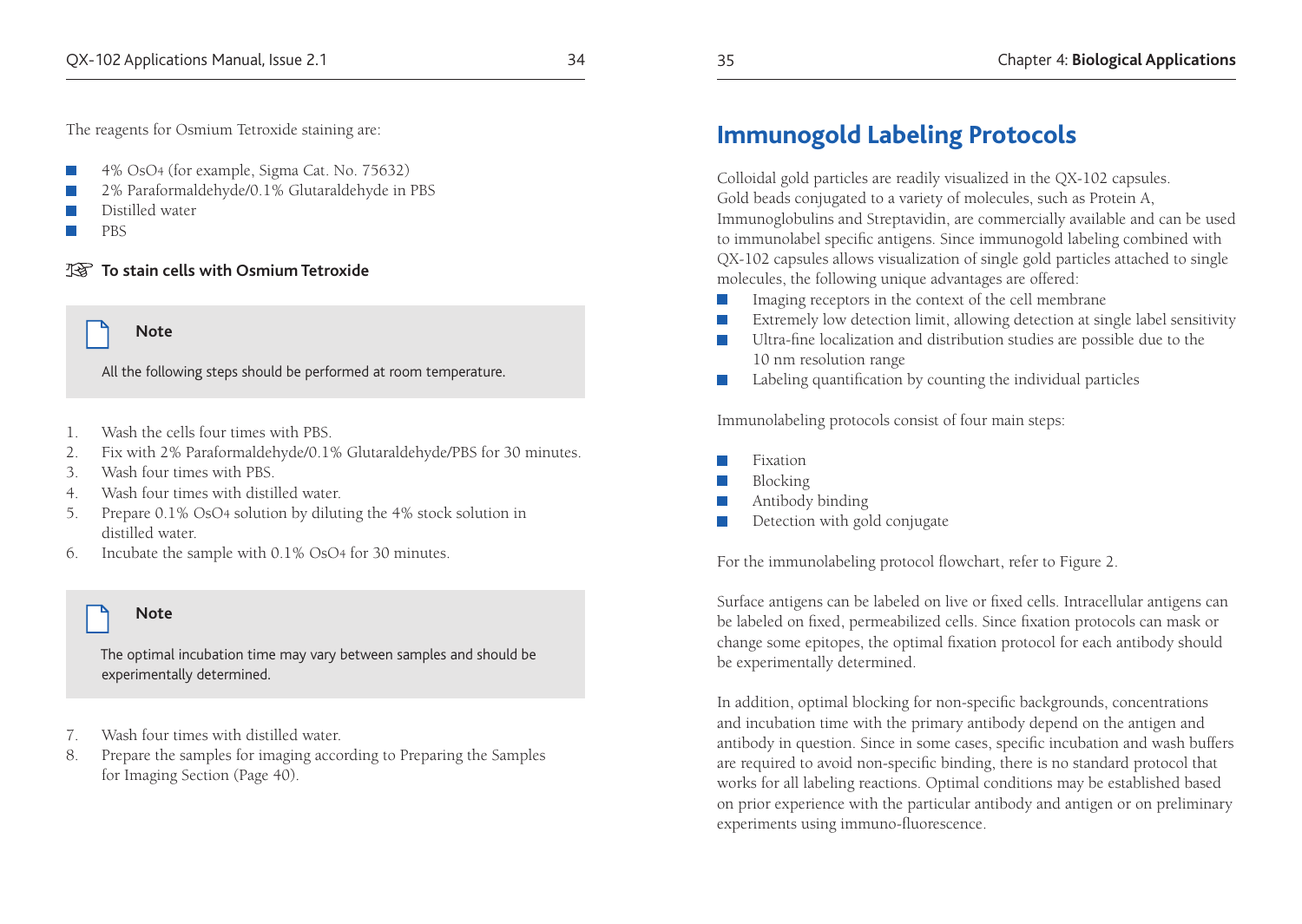This section provides the outline and general guidelines, which should be modified according to the user-defined optimal conditions.

Commercial conjugated gold particles are available in different sizes, varying from 0.8 nm to 100 nm. Smaller particles have the advantage of more efficient labeling, but silver enhancement is required for their visualization. Larger particles can be visualized without further treatment. To obtain optimal conditions for each gold conjugate, refer to the manufacturer's recommendations.



**Figure 2: Immunolabeling Protocol Flowchart**

To assess the labeling characteristics, the reactions should be compared using appropriate controls. Control reaction, in which the primary antibody has been omitted, should always be included.

#### **Immunogold Labeling Reaction**

The reagents required for the immunolabeling reaction are:

- $PBS$
- $\blacksquare$  Fixative
- 0.2% Triton® X-100 in PBS (for intracellular antigens)
- Blocking agent (BSA, normal Serum or other)
- **Primary antibody**
- Gold particle conjugate
- **Distilled** water
- Silver staining kit (for example, AURION R-GENT SE-EM, Cat. No. 500.033)

#### **To immunogold label a sample in a QX-102 capsule**

- 1. Coat the membrane with Fibronectin or another appropriate attachment factor.
- 2. Attach the cells to the membrane.

#### **Note**

All the following steps should be performed at room temperature.

- 3. Wash four times with PBS.
- 4. Fix the cells, referring to Fixation Protocols. Omit the fixation step when live cells are labeled.
- 5. Wash four times with PBS. For intracellular antigens: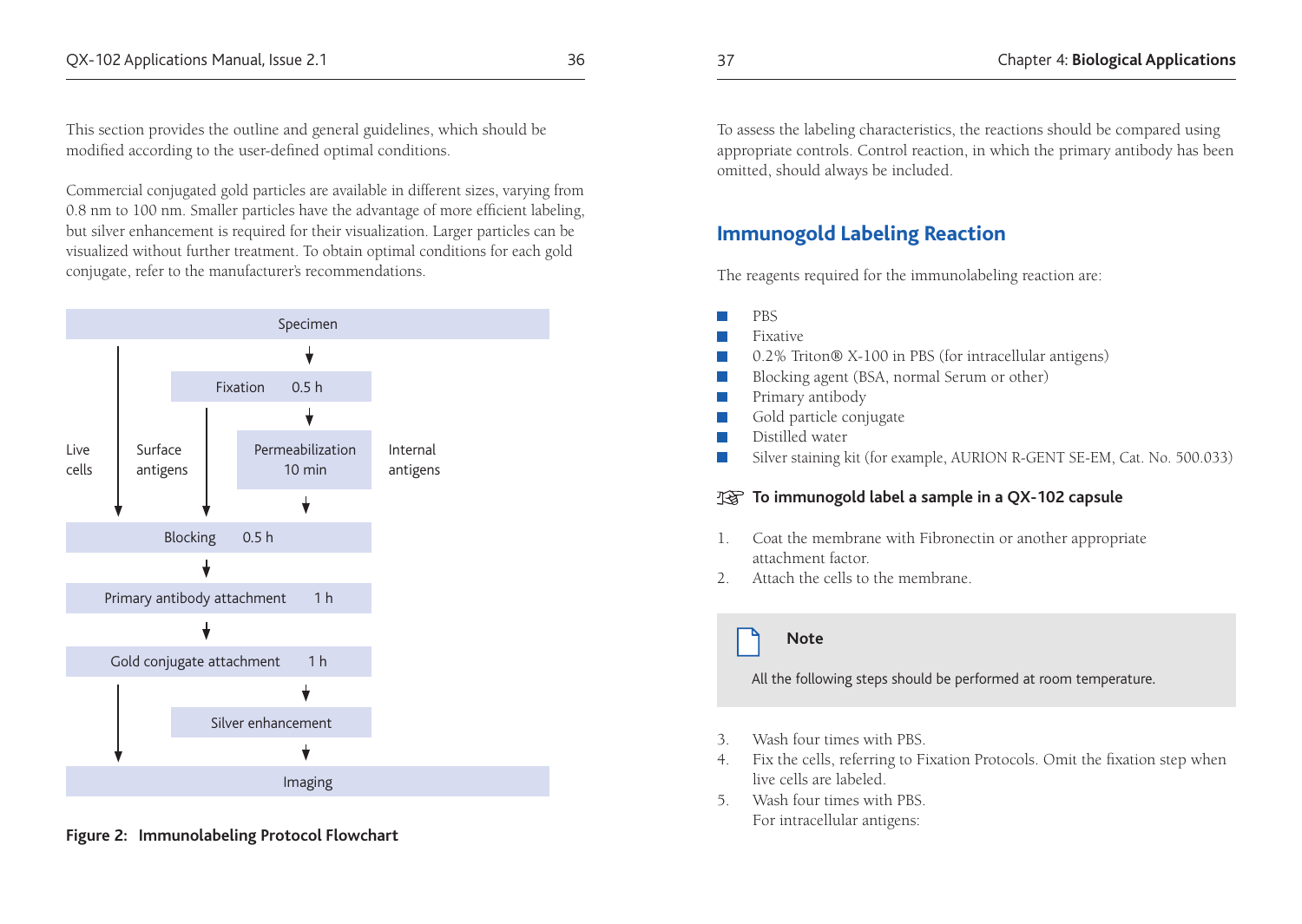#### a. For Paraformaldehyde or Glutaraldehyde fixed cells, permeabilize the cells by incubating with 0.2% Triton® X-100/PBS for 10 minutes. If Methanol fixation is used, no additional permeabilization is required.

- b. Wash twice with PBS 5 minutes each wash.
- 6. To avoid non-specific background, incubate with a blocking solution, such as 1% BSA and 5% normal Serum from the species of the secondary antibody in PBS for 30 minutes.
- 7. Incubate with primary antibody in 1% BSA in PBS. In parallel, carry out the control reaction without the primary antibody.

#### **Notes**

- Carry out and test serial dilutions to determine the optimal concentration of the antibody.
- b. Incubation periods of 30 to 60 minutes at room temperature usually render good results.
- c. For some antibodies, labeling can be improved by incubating at 37ºC or by longer incubation periods (several hours to overnight) at 4ºC.
- 8. Wash four times with PBS, with BSA 1%.

#### **Notes**

- a. In case of background problems, a mild detergent such as 0.05% to 0.1% Tween® 20 can be added to the wash buffer.
- b. For surface staining or labering, do not use detergents.
- 9. Incubate with the gold-labeled secondary reagent (gold conjugated secondary antibody or Protein A or G) in protein containing solution, such as 1% BSA or 5% normal Serum.

# **Notes**

For optimal dilution and conditions, refer to the manufacturer's recommendations.

- 10. To remove unbound antibodies, wash four times with PBS.
- 11. For gold beads smaller than 30 nm, perform silver enhancement.

## **Note**

The AURION R-GENT SE-EM kit is recommended. However, other comparable kits are also available.

- 12. Wash six to ten times with distilled water.
- 13. Prepare the sample for imaging according to Preparing the Samples for Imaging Section (Page 40).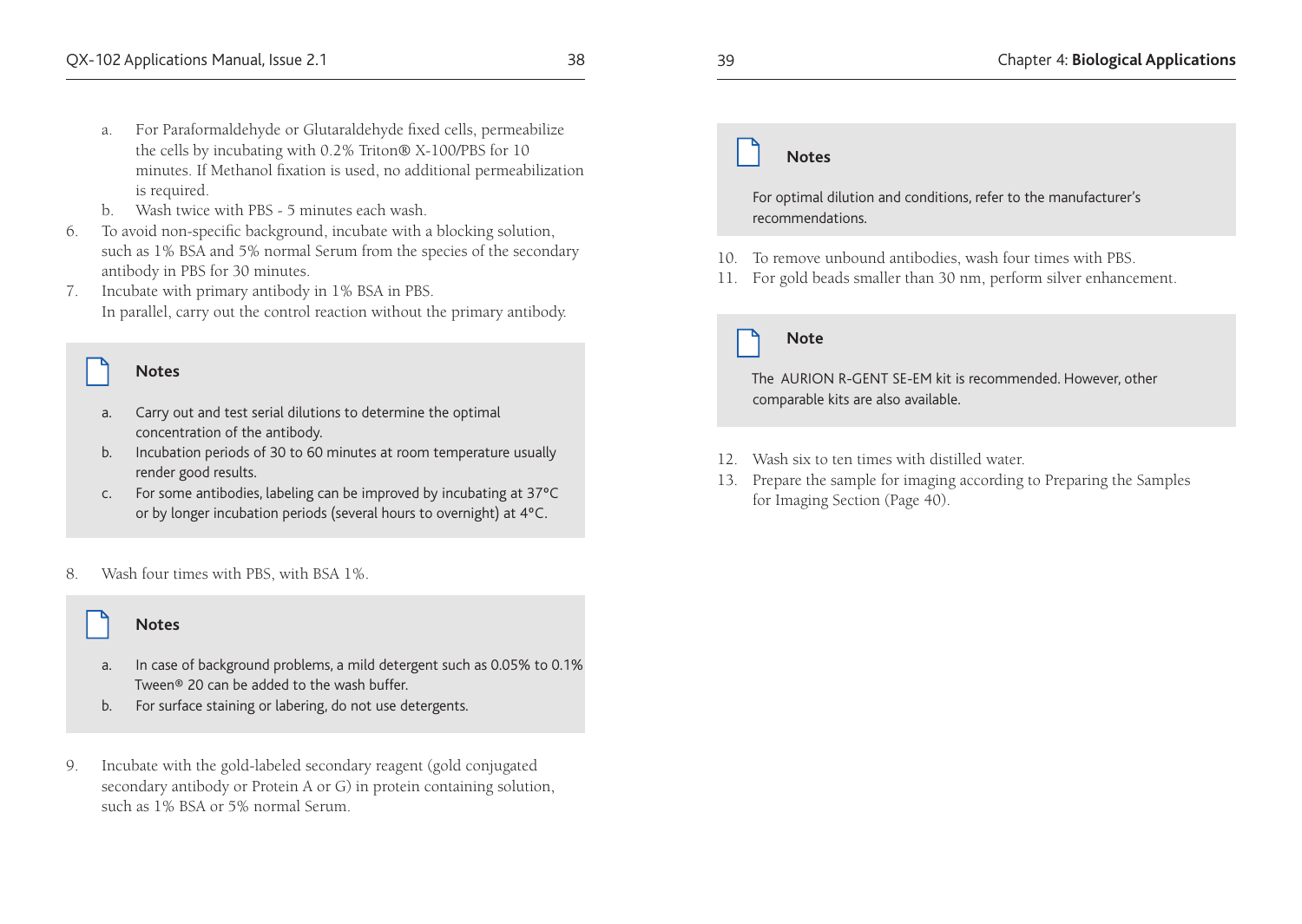# **Preparing the Samples for Imaging**

The QX Imaging Buffer is specially formulated to minimize the damage to the samples by the electron beam during imaging in SEM and should be used when ever applicable, especially for biological samples. Prolonged storage of the specimens in the imaging buffer is not recommended. For imaging live specimens, growth buffer of the samples or PBS should be used instead of the QX Imaging Buffer.

#### **! Caution**

Solutions containing DMSO are not suitable for imaging in QX-102 capsules.

#### **TG** To prepare the samples for SEM-imaging

- 1. When the sample is ready, exchange the liquid in the liquid dish to 15 µl QX-102 Imaging Buffer.
- 2. Seal the capsule.

#### **Notes**

For optimal imaging results, we recommend to proceed directly to imaging.

If required, the closed samples can be stored at 4ºC for short periods. Refrigerated capsules should be equilibrated to room temperature before inserting them to the SEM.

3. Place the QX-102 capsule in the SEM with the capsule membrane facing upwards and proceed to imaging according to the guidelines provided in the QX-102 User Manual Chapter 3.

w/v Weight to volume

| <b>Term</b>         | <b>Description</b>                                                                                                                                                                                             |
|---------------------|----------------------------------------------------------------------------------------------------------------------------------------------------------------------------------------------------------------|
| <b>SEM</b>          | Scanning electron microscope                                                                                                                                                                                   |
| $MP-10$             | Multi-well plate, a sterile, transparent holder for parallel<br>handling of up to 24 individual QX-102 capsules, serving<br>as a cell culture apparatus and holds the capsules during<br>various manipulations |
| $MA-4$              | Multi-well aspirator, a parallel drainage system designed<br>to safely aspirate liquids from the QX-102 capsules<br>without damaging the capsule's membrane                                                    |
| QX-102              | Capsule used for SEM-imaging of a variety of liquids and<br>wet samples                                                                                                                                        |
| Liquid Dish         | QX-102 capsule base designed as miniature cell culture<br>dish for applying samples                                                                                                                            |
| Sealing Stub        | Part of QX-102 capsule used for sealing the capsule and<br>for holding the capsule in SEM                                                                                                                      |
| Calibration Capsule | QX-capsule with control sample used for optimization of<br>imaging conditions                                                                                                                                  |
| QX Imaging Buffer   | Buffer optimized for imaging samples in SEM with<br>QX-102 capsules                                                                                                                                            |
| <b>BSA</b>          | Bovine Serum Albumin                                                                                                                                                                                           |
| <b>BSED</b>         | Back-scattered electrons detector                                                                                                                                                                              |
| <b>BSE</b>          | Back-scattered electrons                                                                                                                                                                                       |
| <b>PBS</b>          | Phosphate-Buffered Saline                                                                                                                                                                                      |
| <b>ECM</b>          | Extracellular Matrix                                                                                                                                                                                           |
| <b>PFA</b>          | Paraformaldehyde                                                                                                                                                                                               |
| GA                  | Glutaraldehyde                                                                                                                                                                                                 |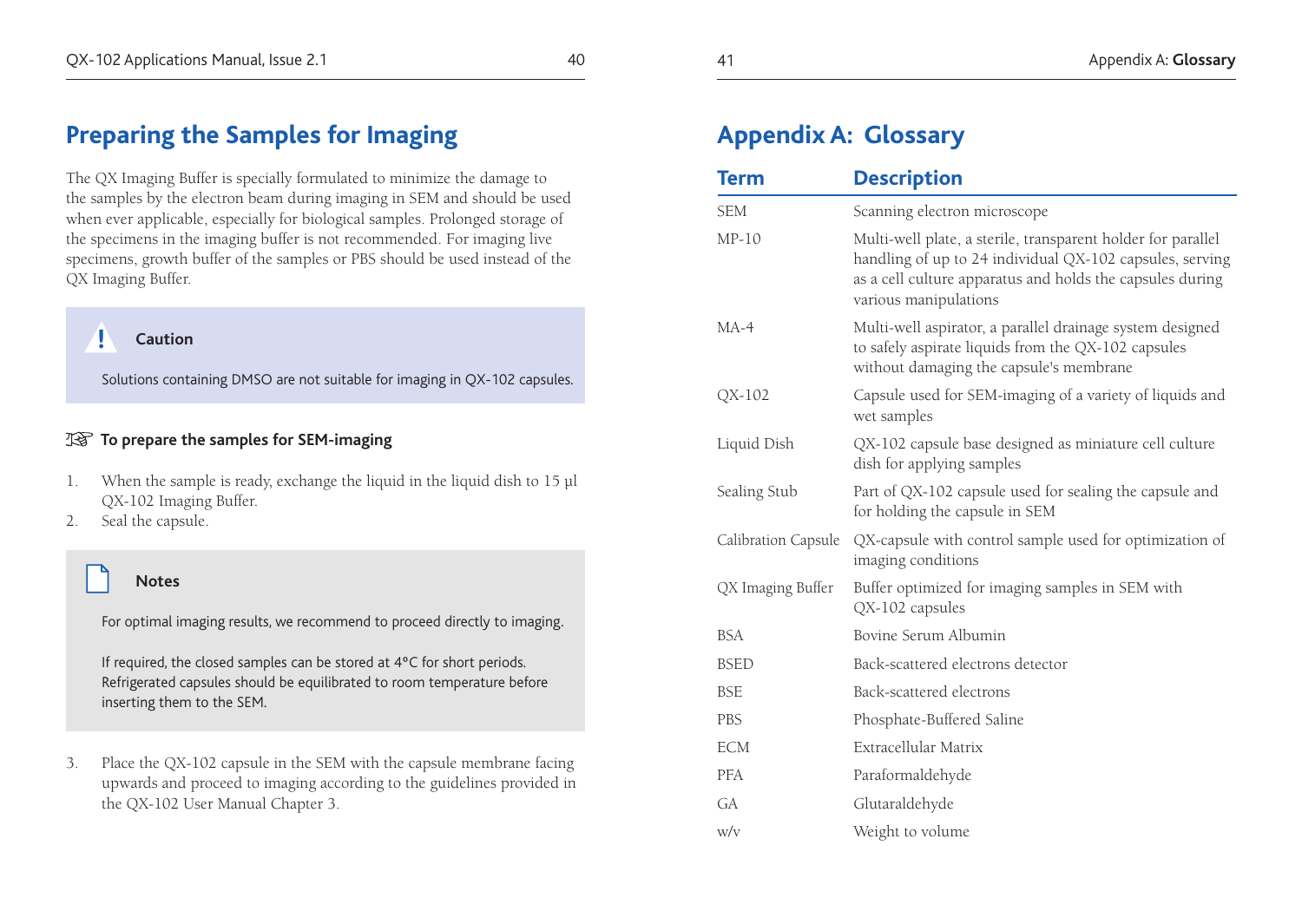# **Appendix B: Troubleshooting Instructions**

| <b>Phase</b>                    | Problem                                                   | <b>Possible Cause</b>                                                                                                            | <b>Solution</b>                                                                                                            |
|---------------------------------|-----------------------------------------------------------|----------------------------------------------------------------------------------------------------------------------------------|----------------------------------------------------------------------------------------------------------------------------|
| Liquid is<br>Liquid<br>Handling | leaking out                                               | The capsule<br>membrane has been<br>damaged.                                                                                     | a. Avoid touching the capsule<br>membrane at any time.                                                                     |
|                                 | of the liquid<br>dish.                                    |                                                                                                                                  | b. Always place the capsules in<br>the MP-10 multi-well plate.                                                             |
|                                 |                                                           |                                                                                                                                  | c. Do not use means other<br>than the MA-4 multi-well<br>aspirator for aspirating liquids.                                 |
|                                 | Sample<br>particles/cells<br>are detached                 | Vacuum used for<br>liquid handling is<br>too strong.                                                                             | Use weaker vacuum for liquid<br>handling.                                                                                  |
|                                 | during liquid<br>handling,                                |                                                                                                                                  | See Instructions for MA-4.                                                                                                 |
|                                 | especially<br>from the<br>center of the<br>liquid dish.   | Sample particles/<br>cells are not<br>attached well.                                                                             | Increase the concentration of<br>the attachment factor or try<br>other factors.                                            |
| Cell<br>Growth                  | The cells do<br>not attach to<br>the capsule<br>membrane. | The attachment<br>factor in use does<br>not support cell<br>growth.                                                              | Use other attachment factors.                                                                                              |
|                                 | The cells do<br>not grow well.                            | The growth<br>conditions are not<br>optimal. Some cells<br>may require specific<br>conditions for growth<br>in a QX-102 capsule. | Adjust the density of the cells<br>or the incubation period.                                                               |
|                                 |                                                           | Traces of toxic<br>materials spilled<br>onto the MP-10<br>multi-well plate<br>affect the cell<br>growth.                         | An MP-10 multi-well plate that<br>has been used for staining with<br>toxic reagents should not be<br>used for cell growth. |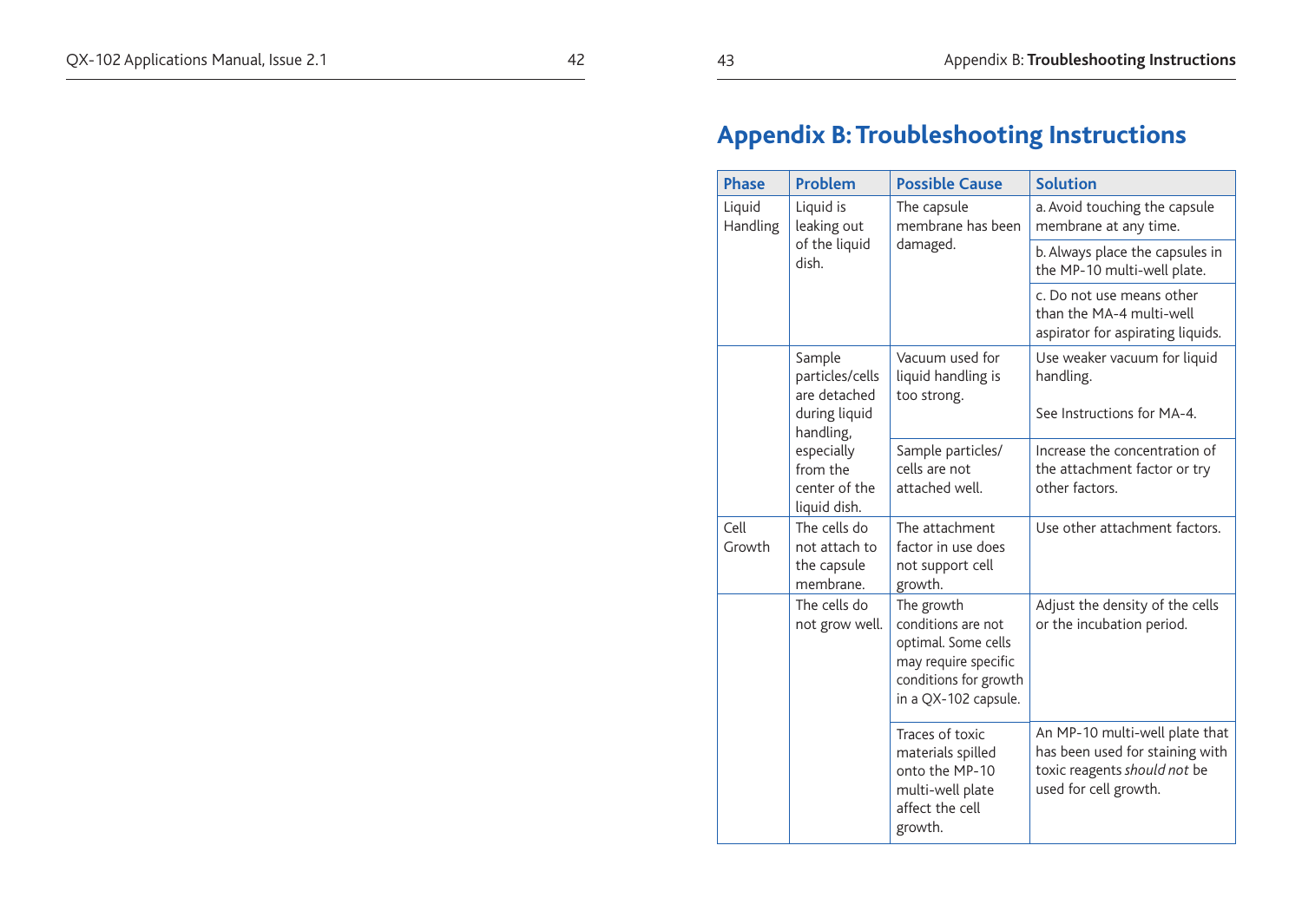| <b>Phase</b>     | Problem                                                                        | <b>Possible Cause</b>                                                           | <b>Solution</b>                                                                                                                           |
|------------------|--------------------------------------------------------------------------------|---------------------------------------------------------------------------------|-------------------------------------------------------------------------------------------------------------------------------------------|
| Cell<br>Staining | The cells look<br>damaged<br>after the<br>staining/<br>labeling<br>procedures. | Samples have dried<br>while being handled.                                      | Do not leave liquid dishes with<br>low liquid levels for prolonged<br>periods of time.                                                    |
| Imaging          | No signal is<br>observed.                                                      | The sample is not<br>in contact with the<br>capsule membrane.                   | For protocols of sample<br>attachment, see Chapter<br>3 (Particles in Solution)<br>or Chapter 4 (Biological<br>Applications).             |
|                  | The image is<br>not clear.                                                     | There is no<br>sufficient<br>contrast between<br>constituents of the<br>sample. | The sample may require<br>contrast enhancement, such as<br>heavy metal staining.<br>For staining of biological<br>samples, see Chapter 4. |

**QuantomiX Ltd.**, 12 Hamada Street, Tamar Science Park, Rehovot POB 4037, Nes-Ziona 70400, Israel Tel: +972-8-9462244, Fax: +972-8-9465874